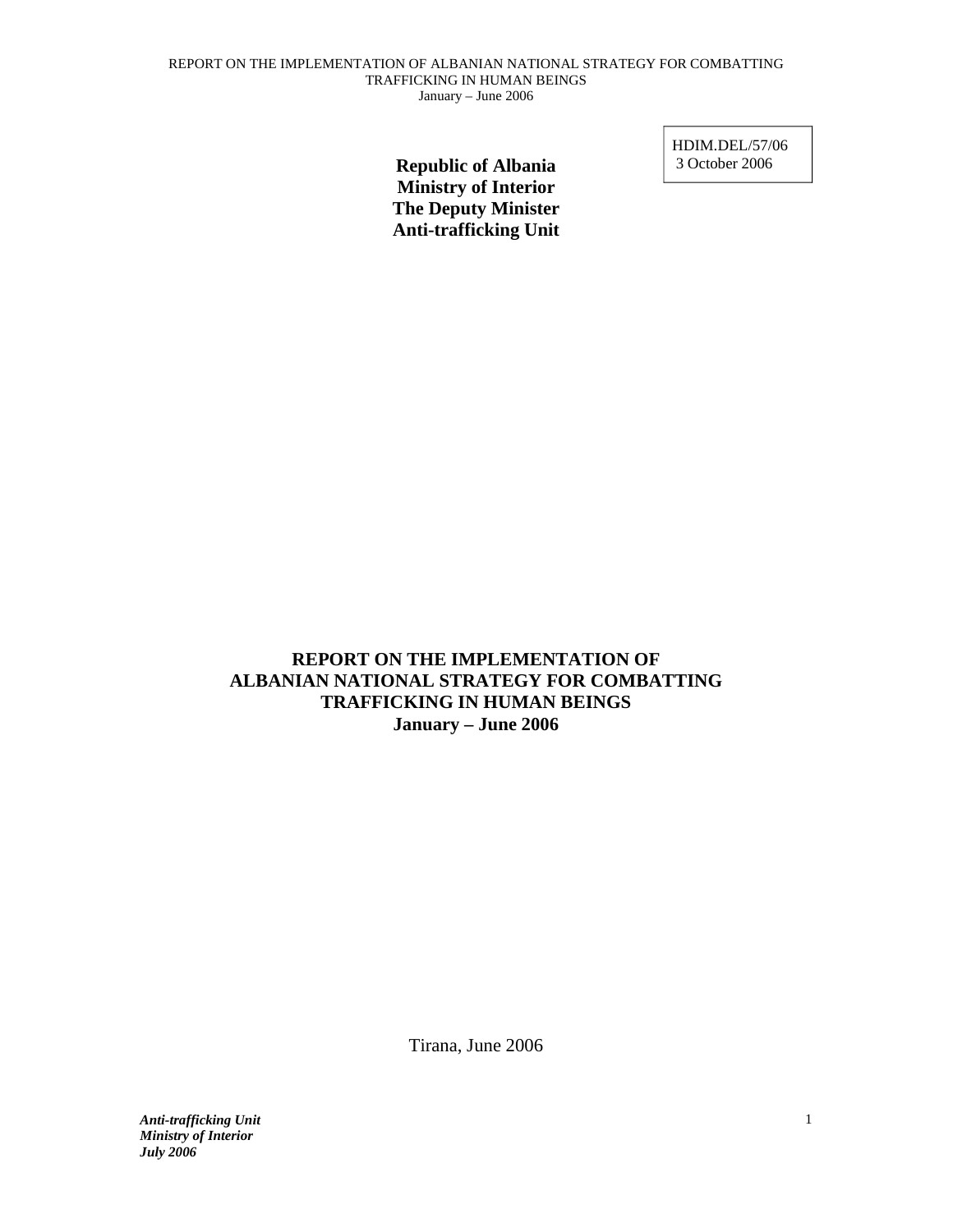## **CONTENTS**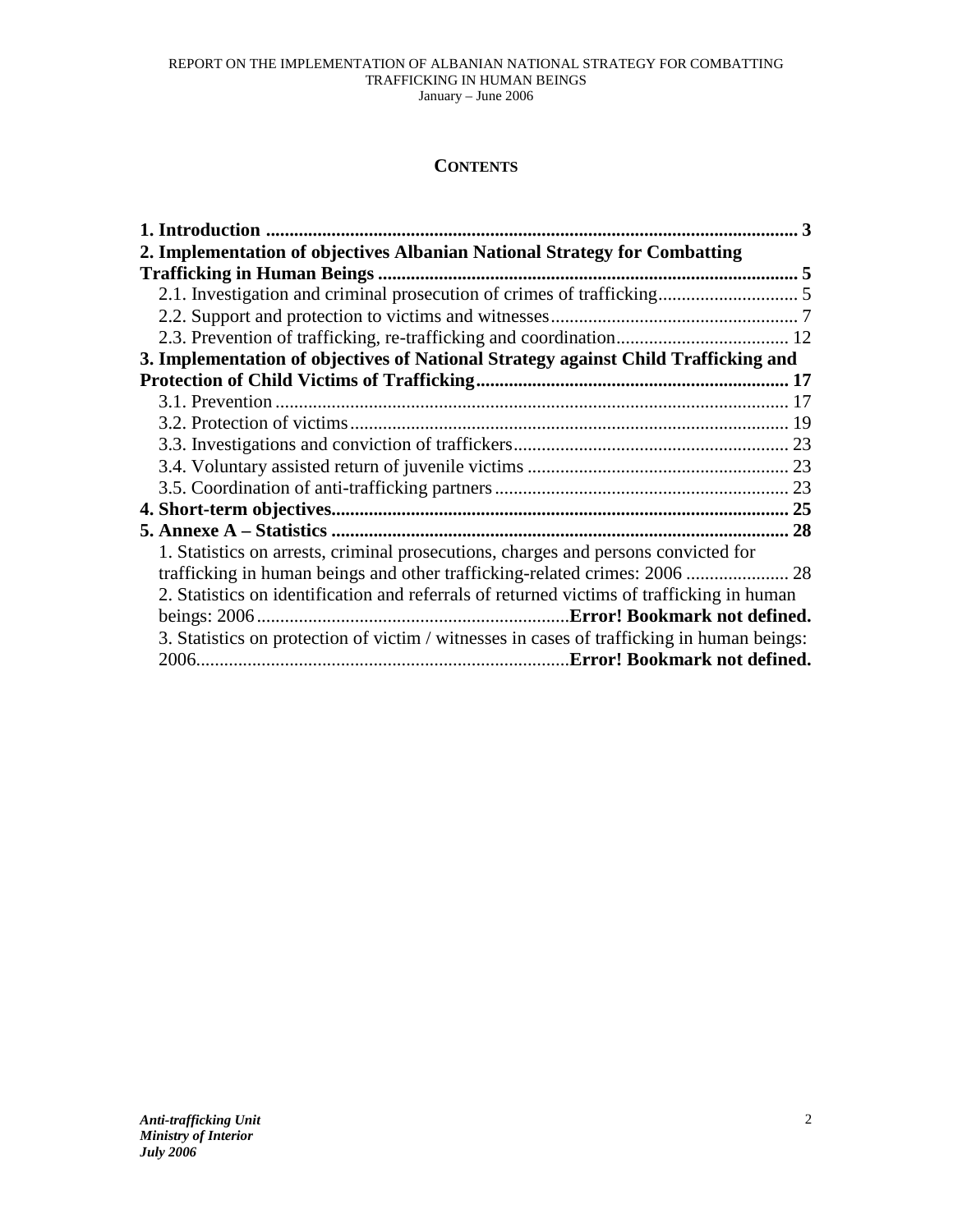## **1. INTRODUCTION**

The prevention and fight against trafficking in human beings, a phenomenon that has a negative impact in many areas, is part of the government's agenda of priorities, which has paid special attention to combatting and preventing it. This fight has been focused on main directions, such as:

- Investigation and criminal prosecution of crimes of trafficking,
- Support and protection of victims and witnesses,
- Concrete steps for preventing trafficking and re-trafficking.

All these directions have been reflected and translated into concrete objectives and measures for every institution of the central administration, independent state institutions and other actors and actors of society that are involved in the fight against this phenomenon in the context of **National Strategy for Combatting Trafficking in Human Beings**, who report on a regular basis about their implementation, on the basis of indicators of success and encountered problems.

During the last years there have been continuous changes in legislation, in accordance with international standards; new structures have been created and existing ones have been strengthened in order to enforce the above laws according to a strategy for the prevention and fight against trafficking in humans.

Structures operating both at a political and technical level play an important role in monitoring the implementation of this strategy. We can mention here the establishment and functioning of the **State Committee for the Fight against Trafficking in Human Beings**, headed by the Minister of Interior, which is made up of high-level political representatives from central institutions, who are also responsible for the prevention and fight against trafficking in human beings in their respective areas.

An important development, as well, has been the establishment of the **Office of National Anti-trafficking Coordinator / Deputy Minister of Interior for Anti-trafficking**, which is the key point for coordinating the anti-trafficking effort at a national and international level.

Also, in the context of the key structures for preventing and combatting trafficking in human beings, upon the Prime Minister's Order no. 203, dated 19. 12. 2005, the **Antitrafficking Unit** was established under the National Anti-trafficking Coordinator / Deputy Minister of Interior. Its main duties are to:

- a. **monitor** the activities of the institutions tasked to implement the National Strategy for Combatting Trafficking in Human Beings,
- b. **coordinate** action with these institutions,
- c. **collect information and data** about matters related to the phenomenon, etc.;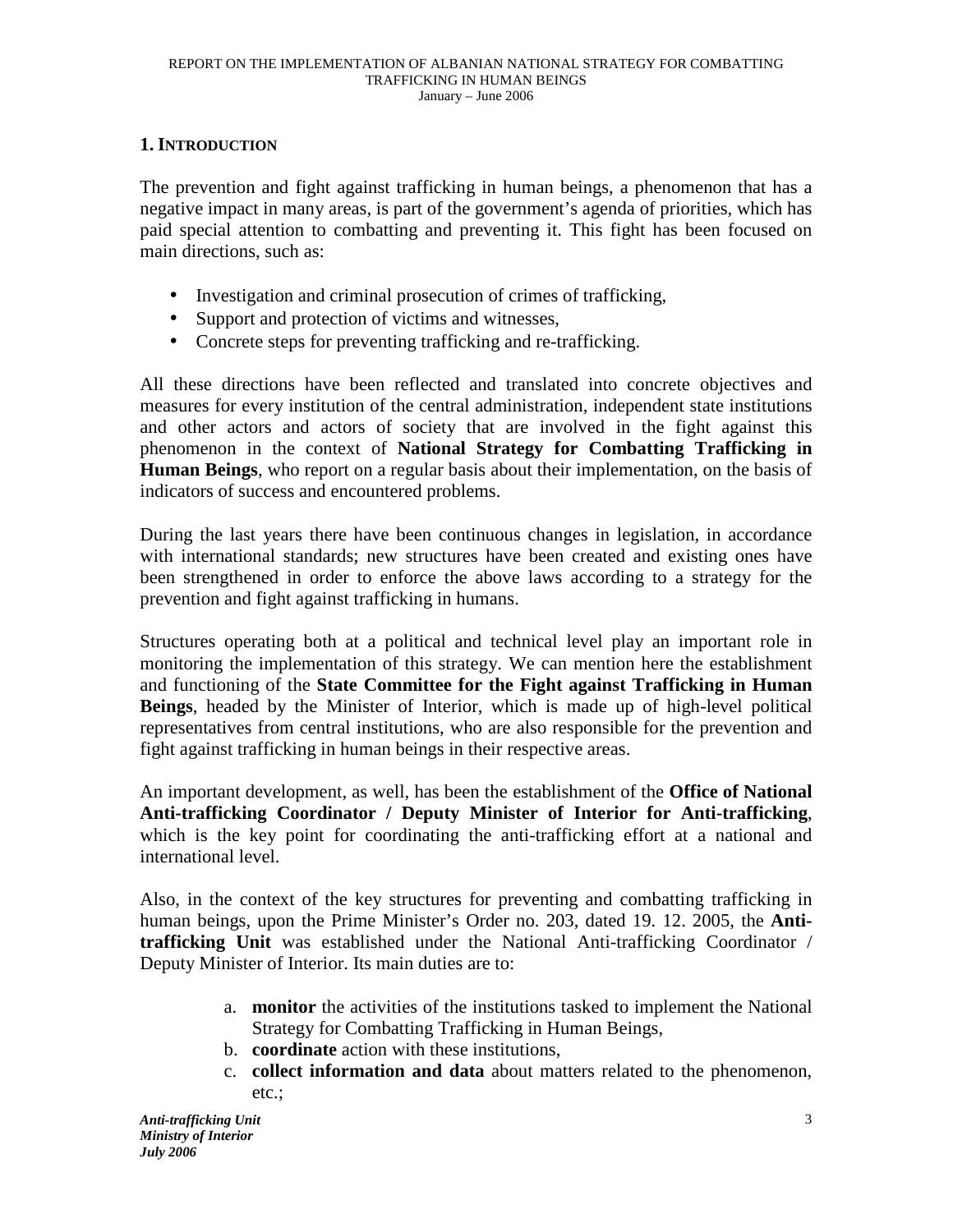In the context of achievements and problems encountered in the anti-trafficking efforts, which are a priority amongst the Government's **commitments and priorities**, the Office of the National Anti-trafficking Coordinator / Deputy Minister of Interior and the Antitrafficking Unit working under its auspices, have prepared the **Report on Implementation of Albanian National Strategy for Combatting Trafficking in Human Beings for the period January – December 2005**. Subsequently, during the first 6 months of 2006, the following steps have been made:

- 1. A **Responsible Authority**, which will coordinate the referral process for initial assistance, protection and long-term rehabilitation of all victims of trafficking, in cooperation with Ministry of Foreign Affairs, Ministry of Labour, Social Affairs and Equal Opportunities and sheltering centers for victims of trafficking, has been established.
- 2. **Anti-trafficking Committees at a local level**, which will play an important role in the evaluation of vulnerable social, economic categories, in the identification of cases of potential victims of trafficking etc., made up of representatives of police directorates in the districts, directorates of education, representatives of local government and social services, have been established;
- 3. The Albanian Parliament ratified **the Agreement between the Governments of the Greek Republic and Republic of Albania on Protection and Assistance to Child Victims of Trafficking**. The ratification of this agreement by the Greek Parliament is expected.
- 4. In the context of **legal amendments**, initiated by the Office of National Coordinator of Fight against Trafficking in Human Beings, an amendment to Article 298 of the **Criminal Code**, including the elements of the criminal act of **smuggling** of human beings, was passed by the Council of Ministers;
- 5. **Training sessions** have begun over the whole country for police officers, in providing legal and psychological assistance to child victims, witnesses or those persons who are at risk of being trafficked.
- 6. The process of **equipping the Serious Crimes Court** with the necessary technical elements, such as video-and-teleconference, for the protection and security for victims of trafficking who testify during a trial, has begun;
- 7. **Agreements have been signed with domestic and foreign actors** involved in the fight against trafficking, such as the agreement with Terre des Hommes, declarations of partnership with IOM, ARSIS, ICPMD etc.

The above measures and other institutional measures for preventing and combatting trafficking in human beings are presented in detail in the following material.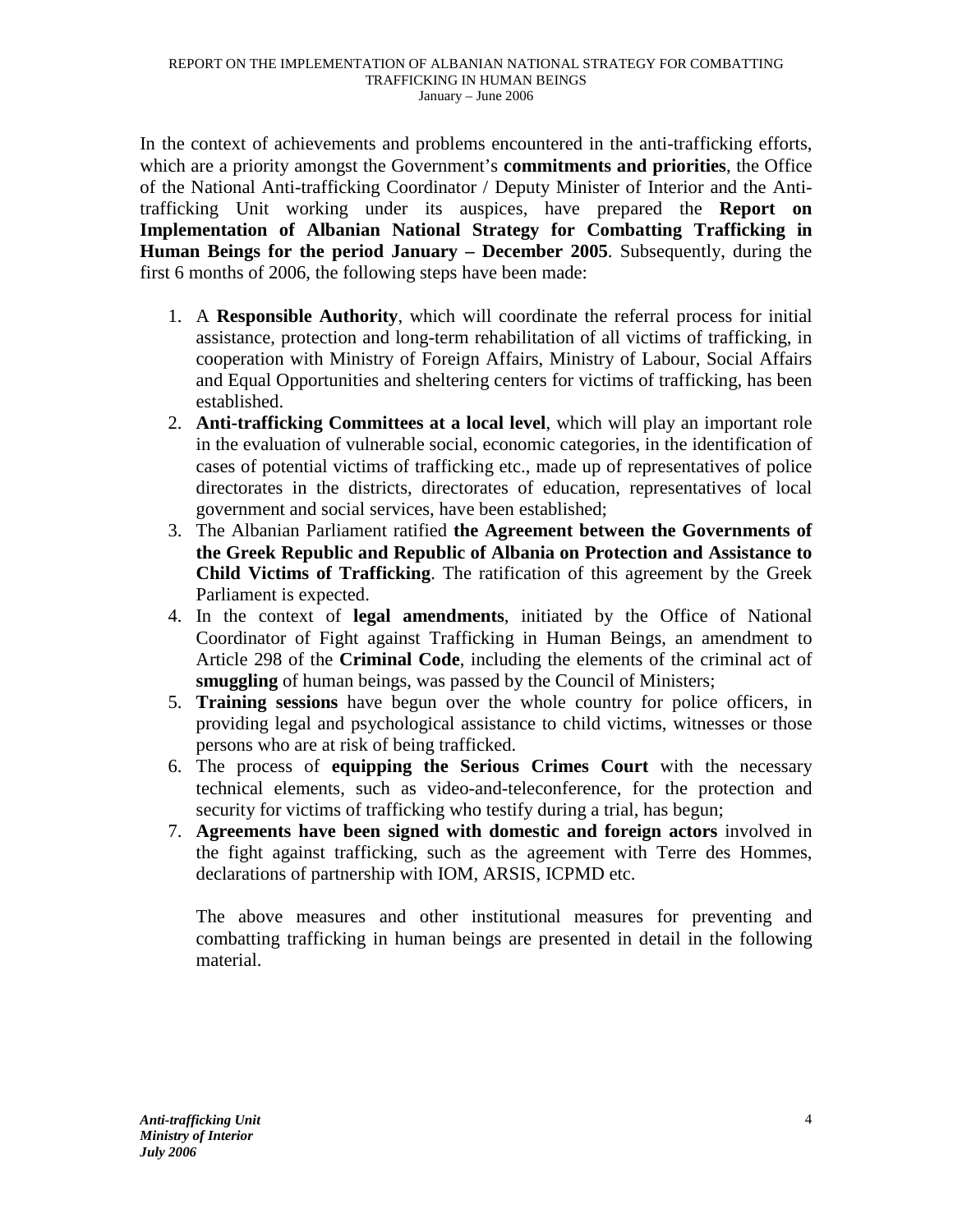## **2. IMPLEMENTATION OF THE OBJECTIVES OF ALBANIAN NATIONAL STRATEGY FOR COMBATTING TRAFFICKING IN HUMAN BEINGS**

Hereunder, along the main lines of the National Strategy, are listed the achievements and developments during the above period, January – June 2006.

## **2.1. INVESTIGATION AND CRIMINAL PROSECUTION OF THE CRIMES OF TRAFFICKING**

One of the main objectives in the fight against trafficking in human beings is to increase the number of criminal prosecutions and convictions of traffickers in proportion to detentions; this has been achieved by increasing the cooperation between police and prosecutor's office, to which the responsible institutions have paid due attention. Such a cooperation is reflected in statistics presented in the statistical annexe.

With regard to the area of investigation and criminal prosecution of crimes of trafficking and those that, albeit not directly connected, have an indirect impact on investigation and criminal prosecution, the following achievements should be mentioned:

In the context of amendments to the legislation to further strengthen prevention and fight against trafficking in human beings, an amendment to Article 298 of the Criminal Code was passed by Council of Ministers. Its purpose is to ensure a more efficient fight against the smuggling of human beings; the Moratorium on Vessels was also approved and Operation "Deti i Qetë" (*Calm Sea*) is being organized to the same end.

Transparent procedures have been created together with the General Prosecutor's Office, Serious Crimes' Prosecutor's Office and international partners; reports on criminal prosecutions undertaken by State Police have been prepared every three months.

Activation of the TIMS system. According to the program, its completion is expected in 2007. So far this system has been extended to the Ministry of Interior, Regional Police Directorates of Tirana, Durres, Vlore, and in the border checkpoints of Rinas Airport, Kapshtice, Kakavije, Port of Durres, Qafe Thane, Han i Hotit, Morine, Port of Vlore. By the same token, based on the investments carried out by IOM in several facilities in Rinas, Kapshtice, Kakavije to improve conditions for possible victims, the Directorate of Border Police is working in the areas listed below in order to activate these reception centers:

- Cabling has been extended to these facilities in order to install the TIMS system, so that interviews be conducted there, instead at the present locations, where conditions are not fit. Four work stations are being prepared for each facility.
- Border police in these checkpoints have been supplied with vans in order to ensure the transport of deportees from the border checkpoints.
- The above mentioned infrastructure has already been completed at Rinas Airport and efforts are underway to train the police personnel who will conduct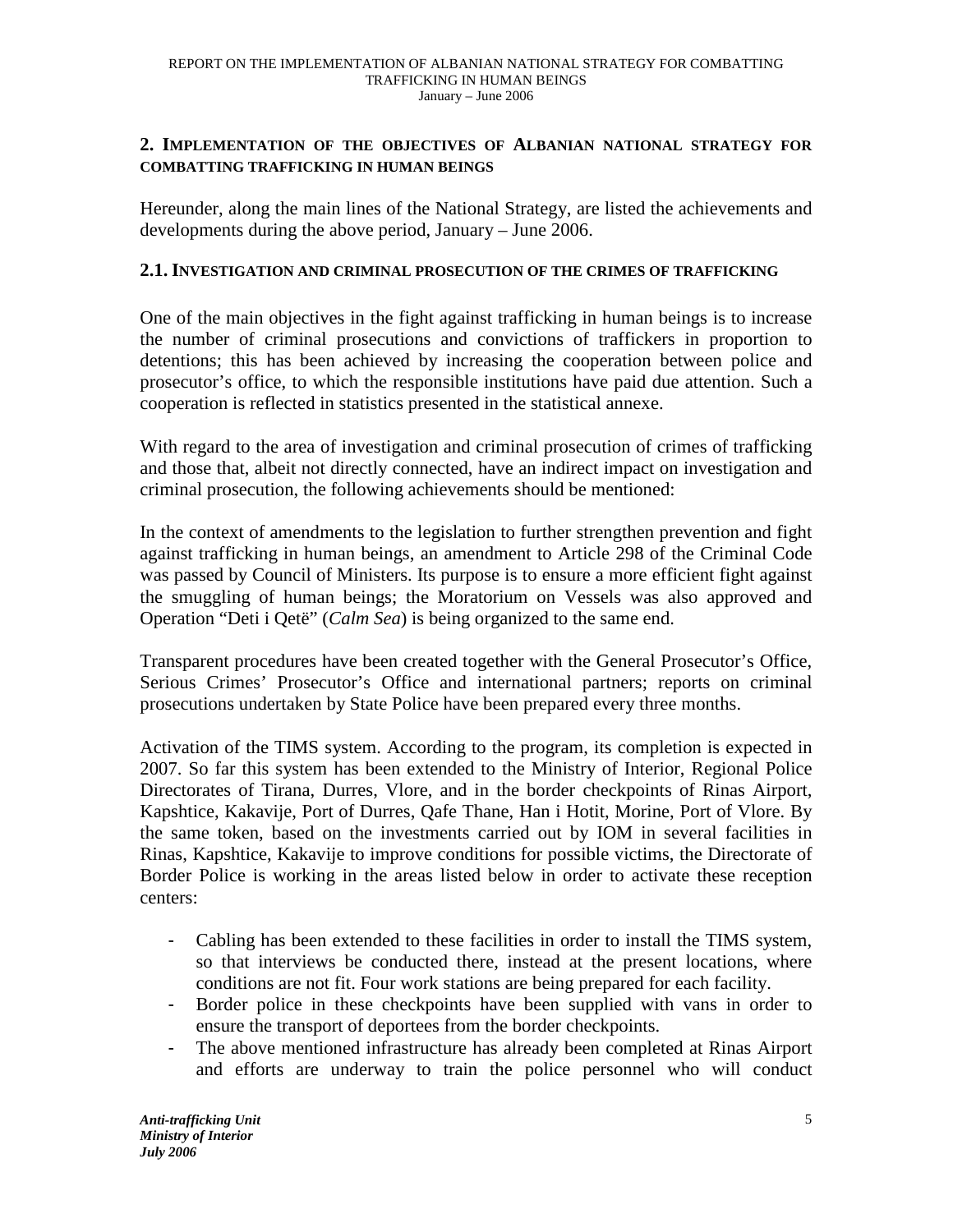interviews, so that the interviewing teams operate along the lines of the referral mechanism, guaranteeing also the presence of anti-trafficking specialists.

- During this year, the following border checkpoints will be connected to the TIMS system: Bllate, Gorice, Tre Urat, Qafe Bote, Port of Sarande.

Female police officers have been assigned to the border checkpoints of Vlore and Rinas. Currently, police conduct interviews at all border checkpoints where deportees are returned, to identify potential victims of trafficking. Also, in those locations where the TIMS system already exists (Rinas, Durres, Vlore, Kakavije, Kapshtice, Hani i Hotit, Murriqan, Morine, Qafe Thane, Tushemisht) data from interviewees is inserted into the system. Work is in progress to increase cooperation betwen border police and other specialized structures, such as the regional anti-trafficking offices, during the process of identification, referral and assistance to victims of trafficking.

It is important to stress that special modules about trafficking of humans have been included in the curriculum of Police Academy. It should be stressed, also, that training courses have taken place both in country and abroad and regional meetings with the participation of police, prosecutor's office and courts on anti-trafficking matters have been conducted.

In the context of inter-institutional coordination, in cooperation with SIS (*S*tate *I*ntelligence *S*ervice), State Police succeeded in legally document and arrest in the act several individuals within the police on grounds of abuse of office or acts of counterfeing in the passport sector, committed with the intention to provide persons wanted for serious crimes with travel passports. **73** criminal charges against **98** police officers, of whom **3** were of high rank, **34** of mid-rank and **61** of basic rank, were referred to the prosecutor's office. **33** of them were arrested. The OIC (*O*ffice of *I*nternal *C*ontrol) uncovered **2** cases of assistance by police officers in illegally crossing the border; both were arrested in the act.

Based on the Minister of Interior's order no. 282, dated 13. 02. 2006 "On establishment of toll-free telephone numbers for reporting corruption and procedures of conducting this activity in Ministry of Interior", the Legal Information Center received during the said period 30 complaints by various citizens against 30 police officers, of whom 1 was of high rank, 8 of mid-rank and 22 of basic rank. The complaints were related mostly to arbitrary actions and maltreatment by police officers, property-related problems, failure to follow up problems in a timely fashion, unfair tickets etc. After the complaints were verified by OIC officers in the regions, the citizens received replies and administrative sanctions, in accordance with the law, were recommended for these police officers.

The cooperation between Linza Center (*N*ational *C*enter *F*or *V*ictims of *T*rafficking – NCFVT) and Ministry of Interior, State Police (anti-trafficking offices and border police) and prosecutor's offices with regard to the referral of cases, the start of criminal prosecutions together with prosecutor's office and the protection of victims, should be mentioned, as well.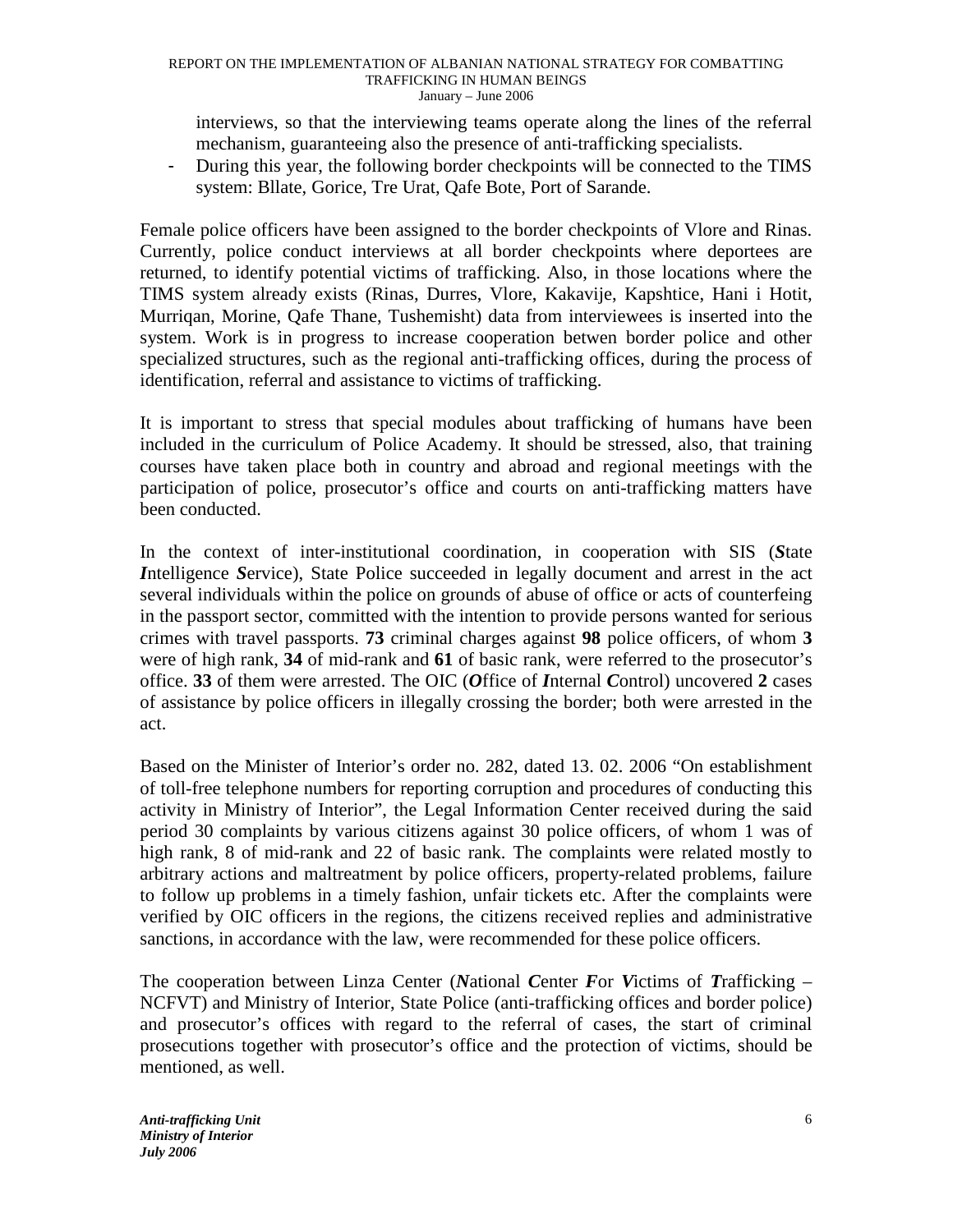International and regional cooperation in the area of law, law enforcement and justice against trafficking and traffickers of human beings will further intensify and be consolidated. In this context, the Convention of Council of Europe "On Measures against Trafficking in Human Beings", no. 754, dated 06. 12. 2005, was approved in principle.

New agreements have been signed and joint exercises, in cooperation with border police, have been conducted with neighboring countries. Joint police operations have been mounted with Macedonia, and other operations have been conducted through SECI Center against trafficking of vehicles.

## **2.2. SUPPORT AND PROTECTION TO VICTIMS AND WITNESSES**

The implementation of a comprehensive method for the protection of victims, trafficked persons and victims of crimes related to trafficking has also been a priority.

As mentioned above, **the agreement between the Council of Ministers of Republic of Albania and Government of Greek Republic** on protection and assistance to child victims of trafficking in human beings, was one of the most important objectives and concrete duties to be fulfilled. This agreement was signed in Tirana on 27 of February 2006 and was ratified by the Albanian Parliament on 29 of May 2006. At present, its ratification is expected by the other party. This will pave the way for further steps for its efficient implementation. In this same context, agreements on protection of victims of trafficking are expected to be signed with other countries in the region and EU, enlarging the field of activity not only for children but also for other vulnerable groups affected by this phenomenon.

Following this Agreement, the **Responsible Authority was established**. It will coordinate the referral process for initial assistance, protection and rehabilitation of victims of trafficking in close cooperation with all the other responsible partners, such as the Ministry of Interior, Ministry of Foreign Affairs, Consular Section, Ministry of Labor, Social Affairs and Equal Opprtunities and the centers for protection of victims of trafficking in Albania. The aim is to activate the Responsible Authority as a *N*ational *R*eferral *M*echanism (NRM) for cases of victims of trafficking on a national basis and to ensure their protection, to establish contacts between the Albanian Responsible Authority and Responsible Authorities in Macedonia, Kosovo and Montenegro, other countries in the region and with destination countries, such as Italy, Germany, England, etc.

A "**help line**" – a national, toll-free, telephone line is in the process of being established in cooperation with all involved parties, in the framework of the activity of the Responsible Authority, to assist all citizens who are in need or those who want to share information they possess about such matters. A **database**, where representatives of the Ministry of Interior, Ministry of Foreign Affairs and Ministry of Labor will record cases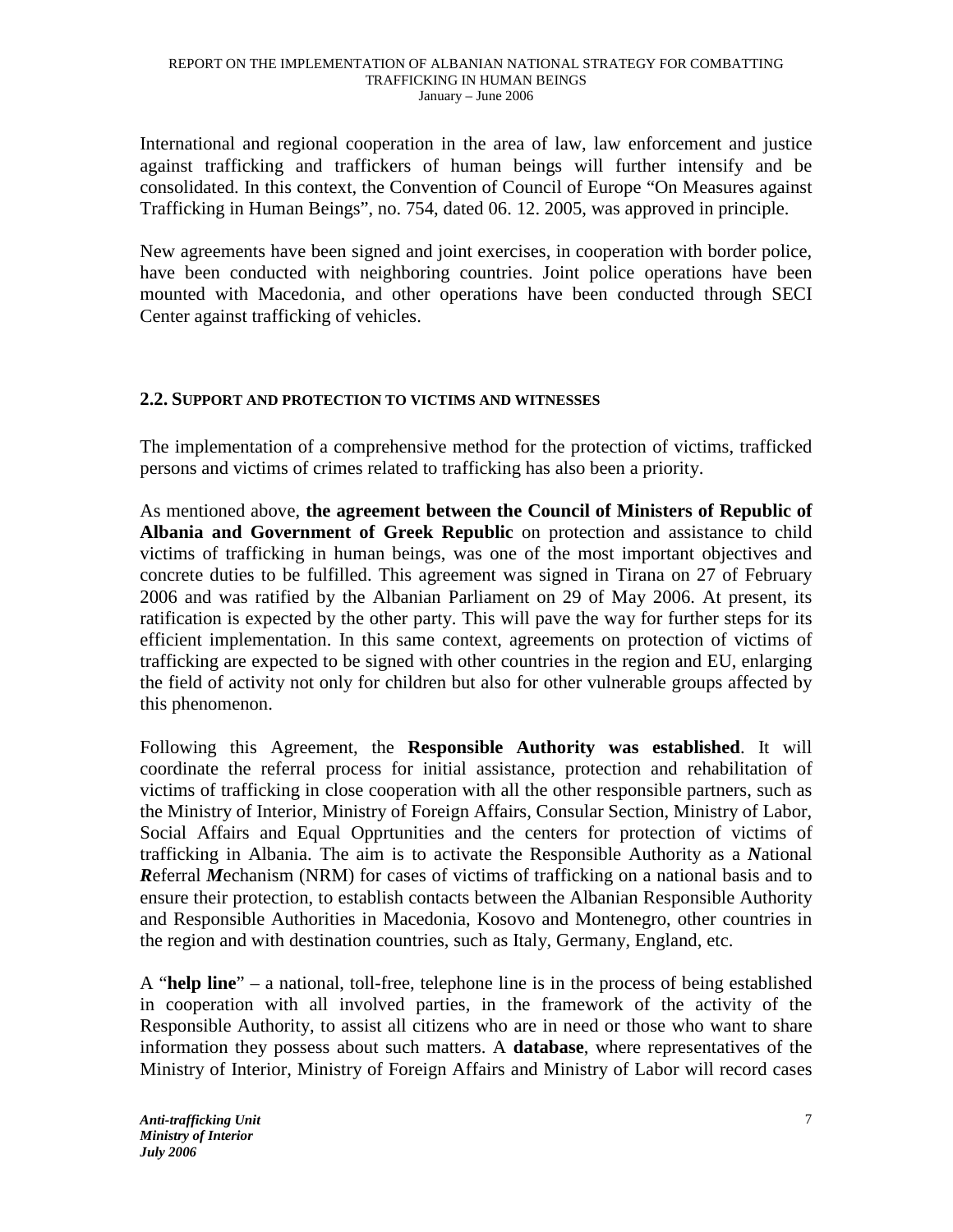of victims who have been returned, referred, handled and protected in Albania will be established, as well.

As mentioned above, in the context of the drive to extend the anti-trafficking effort to the local level, the order of the Prime Minister no. 139, dated 19. 06. 2006 **"On Establishment of Regional Committees against Trafficking in Human Beings"**, was approved. These committees, headed by the respective prefects, are made up of representatives of police directorates in the districts, directorates of education, representatives of local government and social services, prosecutor's office, regional SIS offices, etc. A series of meetings, workshops etc. has taken place, such as the regional activities in Vlore, Shkoder and Tirana in the first weeks of July, in the framework of the activity of the Local Anti-trafficking Committees, which have an important role in the prevention and fight against this phenomenon.

With regard to the strengthening of the judiciary, an important step is the beginning of the process to equip the Serious Crimes Court with the required technical elements for providing victims of trafficking who testify in a trial with the necessary protection and security, such as a videoconference system. Following this process, steps will be taken to improve legal, physical and identity protection for all victims/witnesses in a court case and to review the compensation scheme for these victims from assets originating from forfeited properties.

With regard to shelters, it should be stressed that NCFVT is making its own efforts to convince victims of trafficking to denounce traffickers. Victims are provided with the necessary information on how they can be protected when their lives are in danger. The center provides the opportunity of cooperation between police officers or prosecutors and victims sheltered and protected there. The center continues, as well, assisting the victims of trafficking who have reported their traffickers for crimininal prosecution and might still need protection after the end of the trial, in compliance with the law on protection of witnesses and collaborators of justice. From this point of view, it should be stressed that the NCFVT staff cooperates with all the structures who refer victims, with border checkpoints, police commissariats, etc., to accommodate victims. The procedure of interview, assessment of needs, etc., is followed in all cases. A standard questionnaire has been prepared in accordance with NRM and periodic controls have taken place at the border checkpoints of Durres, Vlore, Rinas. Currently, border police interview deportees at all border checkpoints where they are returned, in order to identify and protect potential victims of trafficking. Also, at those locations where TIMS system already exists (Rinas, Durres, Vlore, Kakavije, Kapshtice, Hani i Hotit, Murriqan, Morine, Qafe Thane, Tushemisht), data obtained from interviewees is inserted into the system.

The National Center for Victims of Trafficking (NCFVT) has paid special attention to the improvement of the rehabilitating activity, based on capabilities and conditions that this institution offers, making maximum use of the support afforded by donors and continues offering quality services for three target groups:

- Trafficked women and girls or those at risk of trafficking

- Unaccompanied children and those at risk of trafficking

*Anti-trafficking Unit Ministry of Interior July 2006*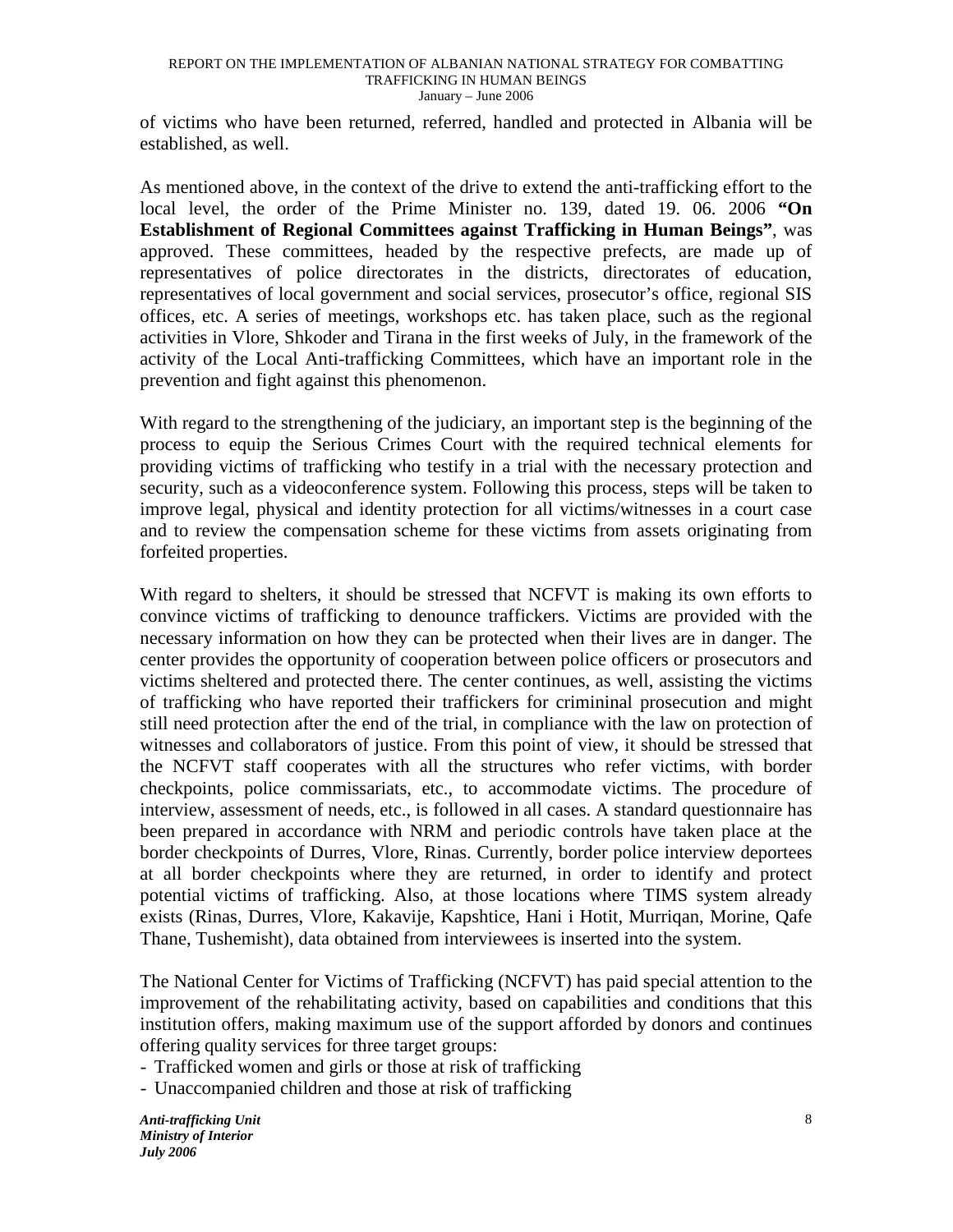- Irregular migrants

The Linza center, among others, delivers professional courses in English, tailoring, computer, Albanian language, hairdressing etc. Other provided services are:

- Food, clothing and temporary sheltering (covering all the emergency needs shown by the beneficiary).
- Psycho-social assistance (through qualified staff of social workers, Legal Clinic for Juveniles)
- Medical assistance (offered by the Center, IOM, Public Health Institute, "Mother Teresa" Hospital Center" etc.)
- Legal assistance (staff are trained in the legal field, Legal Clinic for Minors, etc.)
- Guaranteed security and protection for witnesses (Ministry of Interior, State Police)
- Occupational, rehabilitating and integrating activities
- Referral for integration
- Return and reunion with the family
- Follow-up of the victims after they leave the Center (whenever possible)
- All these are provided by a multi-disciplinary staff, which includes professionals in the field.
- NCFVT cooperates also with donors with regard to specific needs, such as technical and financial assistance, training activities, etc by IOM, UNICEF, UNHCR, OSCE, USAID, Soros Foundation, etc.

Bearing in mind these services and the most recent developments, an increase of investments in this center will be necessary.

In the meantime, the state supports the building of capacities for professional formation, both in terms of quantity and quality, by means of:

- 1. Development of the system of public centers of professional formation;
- 2. Promotion, support, cooperation with interested non-government persons and employers
- 3. Subsidies for employment, with which the state supports employers who create and provide new jobs and employ jobseekers sent by Employment Offices.

The employment promotion programs are:

- 1. The program of promotion of employment for unemployed jobseekers (Decision no. 69 of Council of Ministers)
- 2. The program of promotion of employment for unemployed jobseekers by means of in-job-training (Decision no. 73 of Council of Ministers)
- 3. The program of promotion of employment for unemployed jobseekers by means of professional formation (Decision no. 74 of Council of Ministers)
- 4. The program of promotion of employment for female unemployed jobseekers (Decision no. 632 of Council of Ministers). This program promotes the employement of female jebseekers, where priority is given to trafficked female jobseekers, women above 35 years of age, women from the Roma community, women with limited abilities, girls, mothers, divorced women undergoing social problems.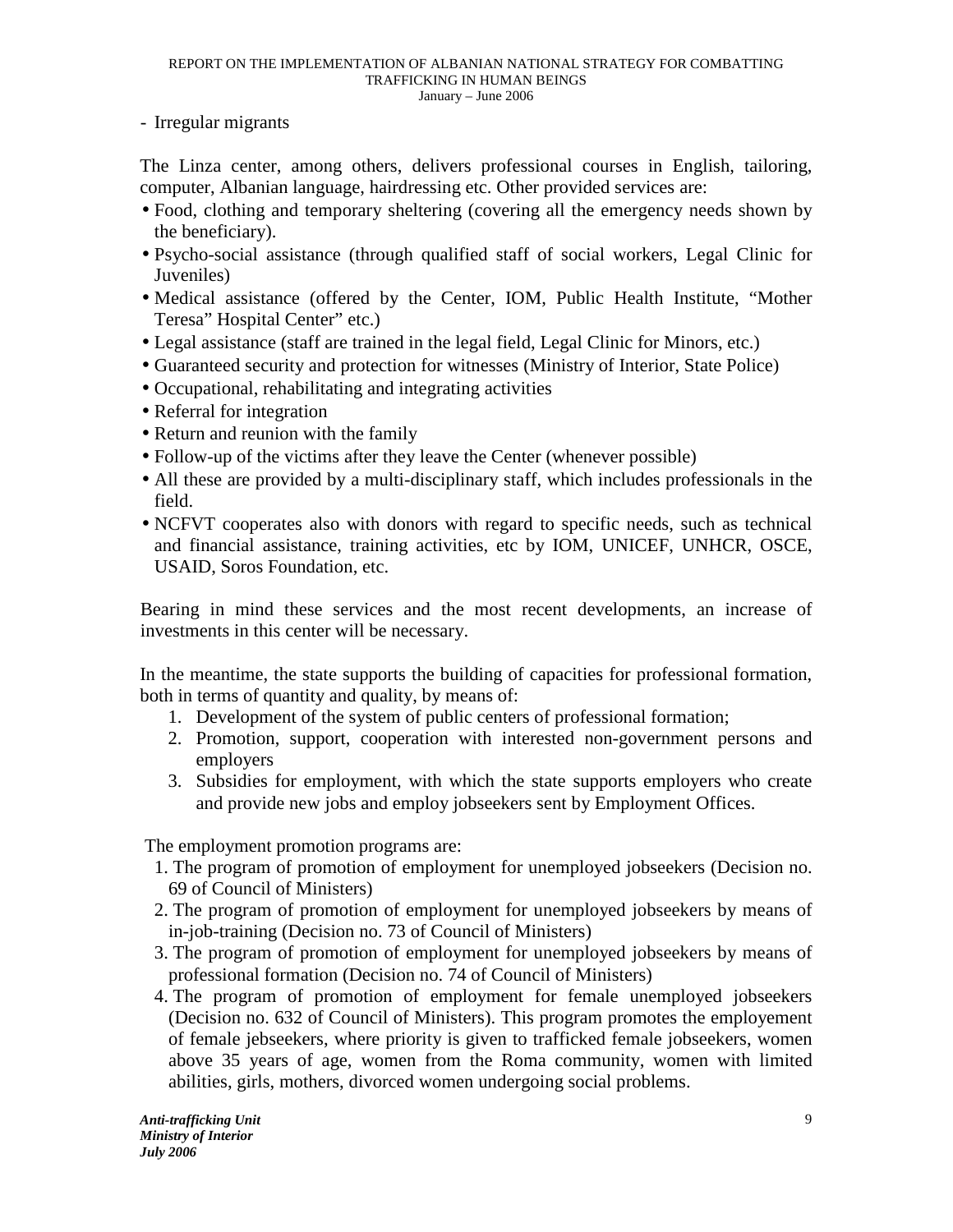In this context, IOM is working to increase the capacity of state structures represented by National Employment Offices to provide information about the legal ways of migration, activities against trafficking and services for the return and reintegration of returned migrants (including victims of trafficking); and training activities for the personnel of the employment offices from 6 selected districts are being conducted in Shkoder, Kukes, Peshkopi, Durres, Elbasan dhe Vlore. A Memorandum of Understanding between IOM and the National Employment Service has been planned.

Recently (May 2006) the Linza Center has prepared, with support from IOM, and is distributing a leaflet in 2 languages (Albanian and English) with the title "Help yourself and appreciate your future! We are always near people in need!" Also, NGO's have prepared a bilingual leaflet with support by donors and have distributed it.

In 2006, priority has been given to divulge information on courses to interested persons, and to the increase of cooperation with associations from the Roma community. In this context, in support of the national strategy "On Improving living conditions of the Roma Community", the project "Distribution of Social Services in Albania", financed by the World Bank, is being implemented. This project aims at financing projects managed by NGO's, that will provide social services to the benefit of vulnerable groups, including the Roma community.

The building for accomodating victims of trafficking (women and children) has been completed; but has not been used due to superfluous reasons. NGO's have offered the services of psychologist and social worker for this group. The reception center for victims of trafficking will be reactivated, as well, in Rinas Airport and in other border checkpoints, equipped with the necessary infrastructure.

IOM has continued its activity to increase the capacities of the local organization Different and Equal (D&E) for identifying and referring victims of trafficking. In the context of a joint project with D&E, IOM has continued to provide reintegration services for Albanian victims of trafficking in the reintegration center and in later stages. In cooperation with IOM, D&E has participated in the identification and referral of three cases.

Till the end of March 2006, in the framework of its projects, IOM has handled:

- $\geq$  18 cases and 3 children of assisted cases have been accomodated in the center during this period
- $\geq 14$  cases and 6 children of beneficiaries have been assisted in apartments; 8 cases were accomodated and assisted with other alternatives
- $\geq$  36 assisted cases have been in need of health care and have received it.
- $\geq 15$  cases have been trained to increase their abilities for living independently
- $\geq 3$  cases continue their education by distance learning

All the cases assisted during this period have received psycho-social counseling.

 $\geq$  595 counseling sessions have been delivered by social workers and the psychiatrist.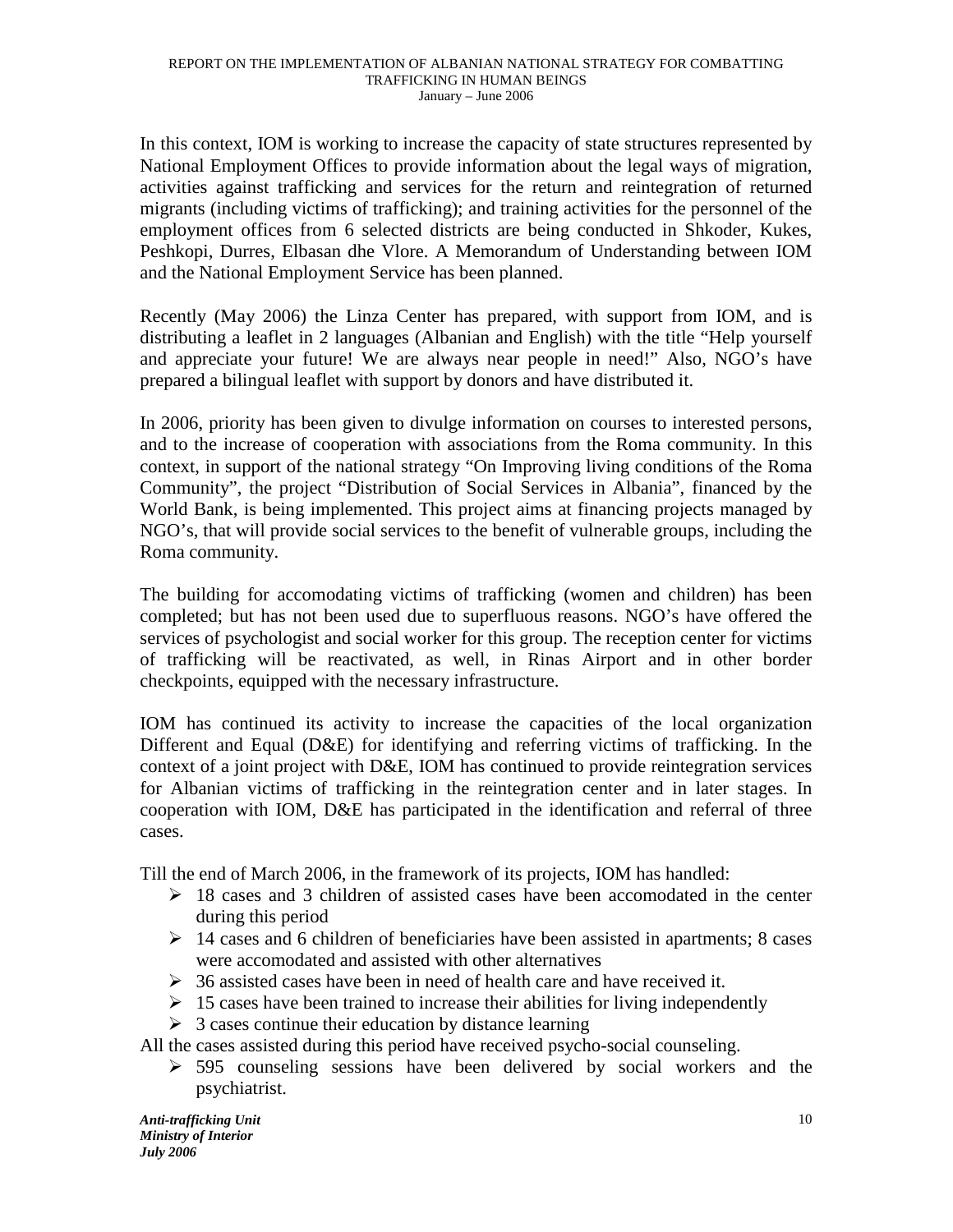- $5$  cases have received legal assistance
- $\geq 3$  cases have received professional training
- $\geq 10$  cases have been employed during this period
- $\geq 7$  cases have participated and benefitted from activities for generating revenues (such as handicrafts and their sale)

IOM organized in Belgrade a regional Conference in the framework of the IOM project "Establishment of Mechanisms for Temporary Residence Permits for Victims of Trafficking in the Western Balkan Countries". The conference draw conclusions on the achievements of the project and gave participants the opportunity to discuss once more about the status and matters relevant to the issuance of temporary residence permits to victims of trafficking.

Based on the Council of Ministers' Decision no. 564, dated 12. 08. 2005 "On the licencing of social service providers", the process of licensing NGO's that provide social services for groups in need, is in progress. So far, about 30 NGO's have been licensed. MOLSAEO is cooperating with NGO's that offer prevention, support, rehabilitation and reintegration services etc. The organizations that have had most impact in this area are: "Vatra" (*Hearth*) Center (supported financially and with expertise by the project "Promotion of regular migration and prevention of trafficking in human beings in Albania"), "Tjetër Vizion" (*Another Vision*), "Different and Equal", "Shërbimi Social Ndërkombëtar" (*International Social Service*), "Terre des Hommes", "Ndihmë për Fëmijët" (*Assistance for Children*), "Qendra Komunitare Ballsh" (*Community Center of Ballsh*), "Komisioni Ndërkombëtar Katolik për Migracionin" (*International Catholic Commission for Migration*), "Save the Children", "Klinika Ligjore për të Miturit" (*Legal Clinic for Juveniles*), "Në dobi të gruas" (*To the benefit of woman*), "Strehëzat" (*Shelters*), IOM, "Linja e këshillimit për gra dhe vajza" (C*ounseling line for women and girls*), "Qendra Shqiptare për mbrojtjen e të drejtave të fëmijëve" (*Albanian Center for protection of children's rights*), the coalition of NGO's "Bashkë kundër trafikimit të fëmijëve" (*Together against trafficking of children*) – BKTF, etc.

In 2005, upon the initiative of UNICEF, an activity to establish a phone line to assist children in need began. The idea of establishing this phone line was accepted as a necessary service in accordance with obligations coming out of the report on the Convention on Children. The establishment of the line for assistance to children is in its preparatory stage but it is expected to be activated in the future. A toll-free telephone line will be established for information on migration and reporting of cases of trafficking in human beings. Two points for distributing information on migration and prevention of trafficking will be created in North and South.

In the context of the support that the IOM is giving for capacity-enhancing in the area of anti-trafficking, an application for donations is being prepared to enhance capacities in the Albanian embassies in four destination countries.

Also, cooperation agreements will be prepared and finalized with local and international NGO's, involved in the fight against trafficking in human beings, by defining the duties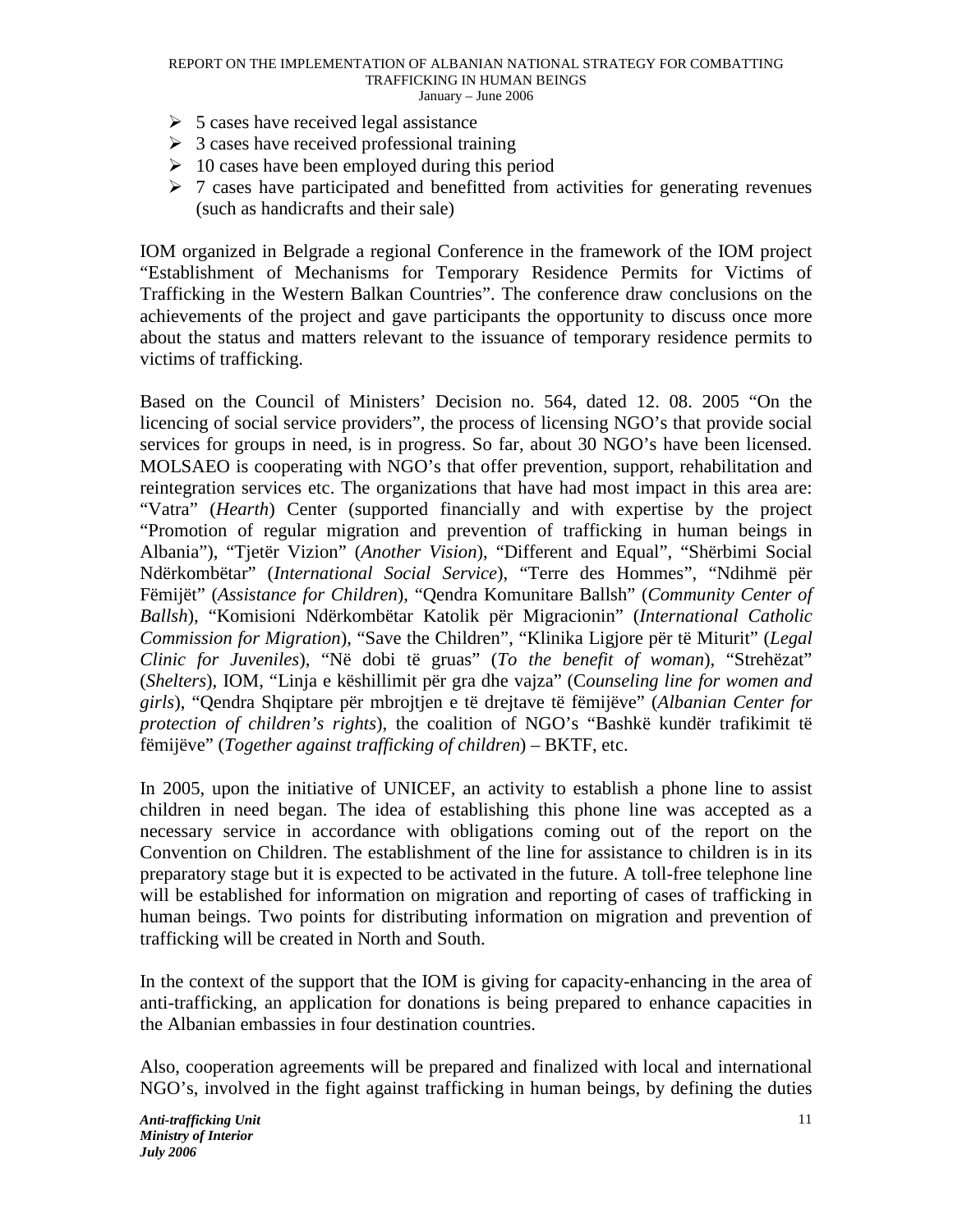and responsibilities of this partnership, with a special stress on sharing the product from information or reporting. Round tables have been organised with all the actors participating in the NRM, and agreements have been signed with local and foreign actors, involved in the fight against trafficking, such as the agreement with Terre des Hommes, the declaration of partnership with IOM, ARSIS, ICMPD etc.

The approval of the law "On Foreigners" is in process; this law will include provisions on temporary residence permits; the Emigration Sector, within Border Police, will make possible the issuance of these permits.

## **2.3. PREVENTION OF TRAFFICKING, RE-TRAFFICKING AND COORDINATION**

In the area of prevention and coordination, important preventive measures are the programs (sponsored by the government) on education, press and other ways of information, to inform and teach as efficiently as possible the population, especially women, children and groups at risk about the causes and risks associated with trafficking. As a result of good inter-institutional cooperation, meetings have been organized with NGO's and CAAHT, ICMPD, USAID, IOM, religious communities, BKTF Coalition, namely:

- **•** Programs on trafficking in national and local TV channels.
- **Periodic editorials in the newspaper "Mësuesi"** (*The Teacher*) and in the daily press.
- The rural areas of the districts of Vlore, Fier and Lushnje have been included in such awareness and preventive campaigns.

In the context of prevention of trafficking (especially of groups at risk), the Ministry of Education and Science issued Instruction no. 6, dated 29. 03. 2006 "On registration in school of Roma pupils who have no birth certificate".

All the state institutions and NGO's who deal with children carry out seminars, distribute information material for families with social problems, those with a low level of education and Roma community etc. It should be stressed that about 600 pupils and 200 women from vulnerable communities have been informed about the phenomenon and the danger it presents. On May 15th 2006, MOLSAEO organized a round table focusing on parents' responsibility and child welfare, at which service-delivering NGO's and donors participated and presented the progress made in the areas of education, health, social protection, policing, local structures etc. A number of activities have been organized by NGO's that deal with trafficking-related problems, but it will be necessary in the future to coordinate these activities.

IOM has completed the preparation of a national awareness campaign. A poll has been organized in 6 selected areas and, in this context, a 2-day-long seminar will be held, where representatives of the press media and main supporting actors will participate. The initiative for the creation of a mobile information clinic, should be mentioned, as well.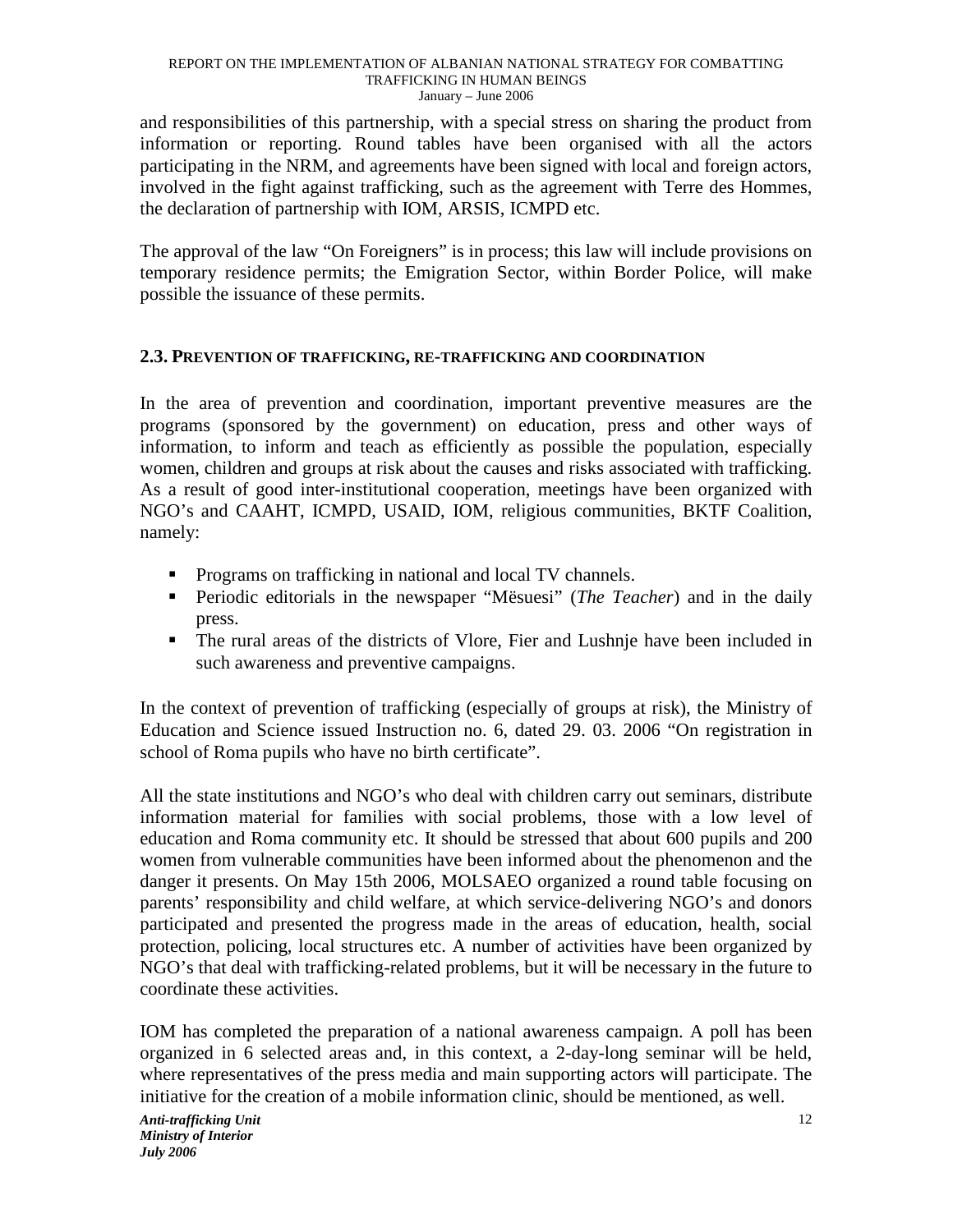Activities related to the fight against trafficking have been included in annual plans in schools and in the teaching plans of every separate grade. New topics have been introduced in the 1st, 2nd, 4th grade, in the subject of civic education, biology and health education. In the high-school cycle, special topics have been introduced, based on the instructions of the Ministry of Education and Science (MOES) (knowledge on society, 1st and 2nd grades). An agreement has been signed, as well, between the International Committee of Red Cross (ICRC) and Albanian Red Cross (KKSH) on introducing in the school curricula the education program "Exploration of Human Rights", which will be implemented in 13 schools by 26 teachers. Also, manuals and leaflets have been published for teachers and pupils of the 9-year cycle schools, high schools, etc.

Also, the signature of a cooperation agreement between IOM and MOES has been envisaged. The agreement will identify:

- $\triangleright$  contact persons in MOES who coordinate activities planned in the project,
- $\triangleright$  selection criteria of 10 pilot schools which were included in the project,
- **production** of a valid and combined package of teaching aids,
- **enhancement** of schools' capacities by training teachers,
- $\triangleright$  providing the involved schools with TV sets, videos and film / documentary material to make possible activities with pupils.

To this end, visits and meetings by officials of ministries of education and science in the region have taken place. A mechanism for evaluation has been created to measure the efficiency and impact of the methods used. This agreement will lead to the consolidation of successful models of prevention of trafficking throughout the schools of the region. Also, 10 teachers from 10 schools from the districts of Fier, Berat, Korce, Elbasan, Shkoder and Kukes were selected by Regional Directorates of Education, based on criteria established beforehand by IOM and MOES and were trained according to a module compiled by IOM and the Institute of Curricula and Standards in Albania. 6 NGO's, which deal with children who have abandoned school and are at risk of being trafficked and exploited, were included in these trainings. Study visits and visits to exchange experience were organized by the representatives of MOES and IOM in Albania, Macedonia and Kosovo.

In execution of Order no. 34, dated 08. 12. 2004 "On Implementation of the Project 'Second Chance'", the education of truant pupils and those who are confined at home due to blood revenge is going on. The training of 34 teachers who will work with confined children is expected to start in June. 61 classes have been established, with 34 full-time teachers and 5 part-time ones. 7 classes have been established for confined children, with 1 full-time teacher and 3 part-time ones. Also, in cooperation with UNICEF, a study of the current situation will take place, teachers who deal with confined children will be trained and the psychological service will be introduced in schools.

In this framework, the CEFA project for alternate education and formation for children who have abandoned school is in progress. In the context, as well, of the RMZA project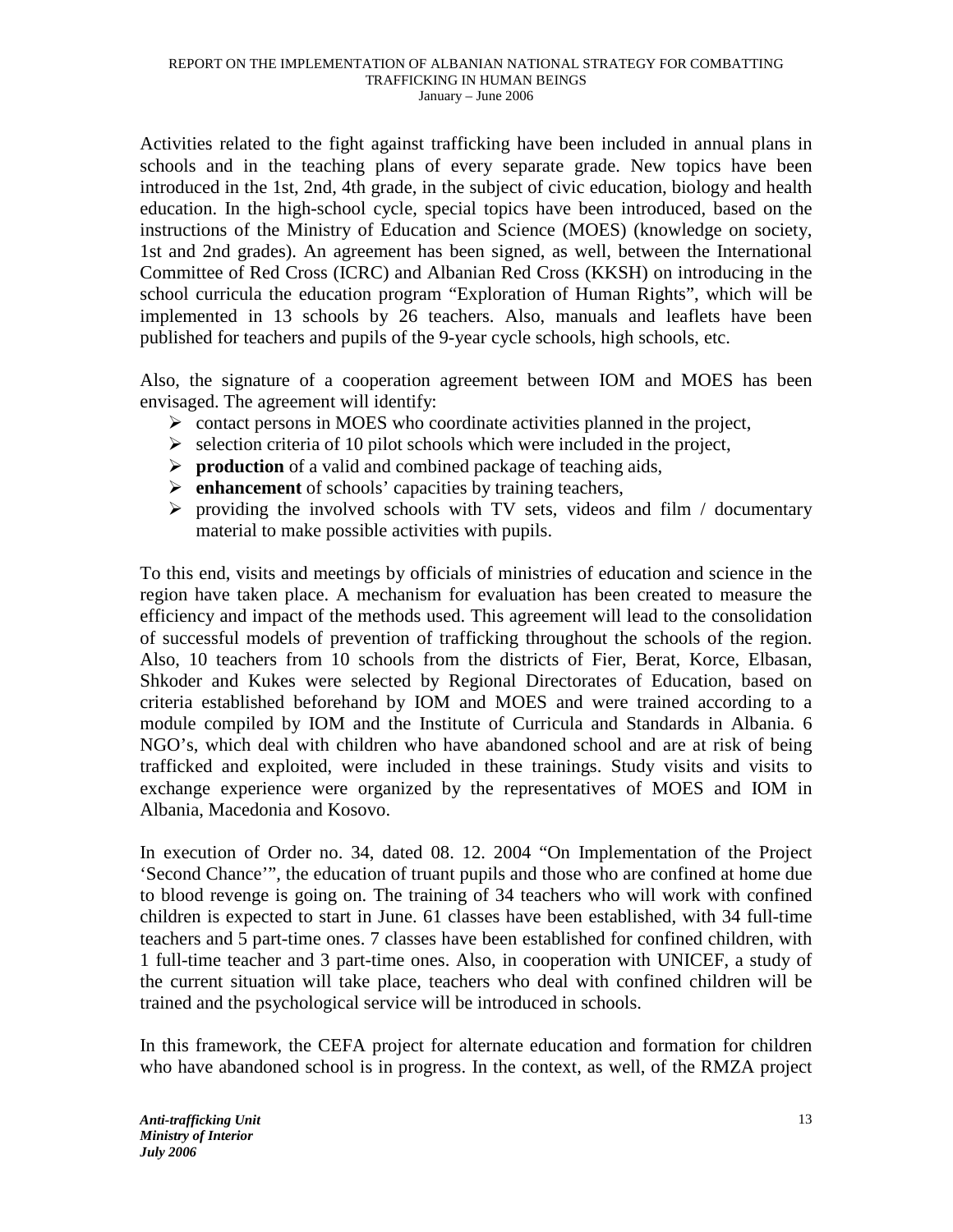(*Increase of Opportunities for Development of Abilities*), the opening of courses for hairdressing and tailoring is in progress.

Work is in progress for the study of legislation in the area of limited abilities; this is undertaken by an inter-ministry team that is drafting the integral law on people with limited abilities.

Order no. 394, dated 23. 02. 2004 of MOLSAEO "On Tariffs for Professional Formation", provides free-of–charge courses for trafficked women and girls in public professional formation centers. In this context, "Vatra" Center has offered professional courses in 10 cases of persons from vulnerable groups and in 15 cases of persons involved in reintegrating progams, in order to prevent retrafficking. MOLSAEO is implementing programs for the promotion of employment of unemployed female jobeseekers, where priority is given to the employment of trafficked women. To date information on employment is found on the MOLSAEO website www.mpcs.gov.al. The public may find there information about promotion of employment.

The National Employment Service and Regional Employment Offices provide information, orientation and intermediation for registered unemployed jobseekers. NGO's who provide training courses and social businesses cooperate with these offices. 3 programs of promotion of employment, where women and girls are considered a priority, are being implemented; 500 women and girls with social problems have been employed, such as women from poor families (217), Roma women (86), female heads of family (54), mothers with many children (100) etc.

According to Order no. 645, dated 20. 03. 2006 "On Priorities of the Programe for Promotion of Employment for 2006", the professional areas of tailoring, footwear production, foodstuff production, farming, green house production and viticulture, where women are mostly employed, have been included in the priority areas of the implementation of programs for promotion of employment. In the same order, 50% of the funds for these programs are dedicated only to the implementation of the Council of Ministers' Decision no. 632 "On Employment of Unemployed Female Jobeseekers". This program anticipates monthly financial subsidies of up to 70% of the expenses for providing mandatory insurance policies to employers who employ with a regular annual contract unemployed female jobseekers, coming from the list of the employment office, for the entire duration of the contract. When the work contract has a duration of 2 or 3 years, the subsidies cover up to 85 to 100% of the amount of expenses for mandatory insurance. In cases of employment of special groups, where female victims of trafficking are included, 8 minimum wages are added to the above subsidies for 1, 2 and 3 years of employment.

Pursuant to Council of Ministers' Decision no. 708, dated, 16. 03. 2003 "On the Method of Licensing and Functioning of Private Employment Agencies", MOLSAEO, as the competent authority, has issued a relevant decision on the method of functioning, licensing and monitoring of private employment agencies. Since 1999, Albanian legislation allows the establishment and functioning of these agencies. They provide: (i)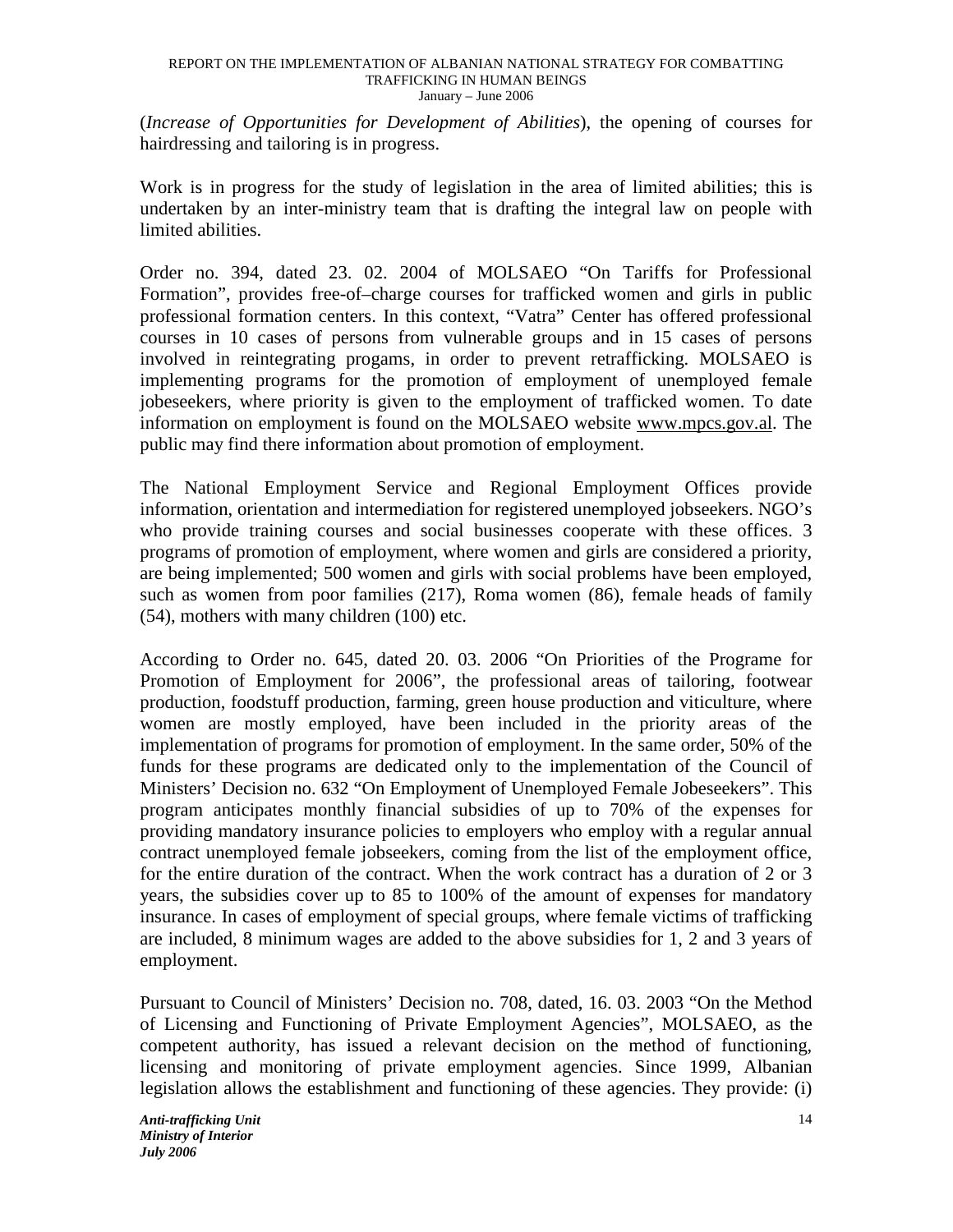services for assessing requests and applications in the country and abroad; (ii) services related to job seeking; (iii) services for the employment of workers for a third party, a physical or legal person, who assignes duties and checks their execution. By the same token, a priority of the National Employment Strategy, which is being revised, will be to ensure closer cooperation between private employment agencies and relevant state structures; stricter control at the time of licensing is envisaged in the strategy, to ensure those agencies that obtain a licence are able to provide properly the service they offer. Currently, 15 private employment agencies operate in the country.

By Order no. 782, dated 04. 04. 2006 "On Tariffs of Professional Formation", the registration of unemployed jobseekers registered in employment offices, who want to attend professional formation courses, offered by public centres of professional formation, is free of charge for certain groups, where trafficked women and girls are included. From January 1st 2006, till now, 13 jobseekers, who were trafficked women, have been trained in these courses without payment.

Pursuant to Law no. 9034, dated 20. 03. 2003 "On Emigration of Albanian Citizens for Motives of Employment", the Directorate of Migration in MOLSAEO has sent a request to the Italian Ministry of Labor and Social Policies to start negotiations on reaching a new agreement, with the purpose of:

- $\triangleright$  enlarging existing channels of migration and preventing irregular migration; in execution of National Strategy on Migration, a pilot project has been prepared to promote cooperation with the Italian Ministry of Labor and Social Policies; it has been sent for approval and a reply is expected by the Italian party,
- $\triangleright$  improving the service of intermediation for jobs abroad, which are offered to jobseekers also by private operators in the market; increasing cooperation with private employment agencies. A meeting has been organized between representatives of private employment agencies, MOLSAEO and the National Employment Service, focusing of the organization of agencies in unions and the preparation of a code of ethics, thereby assisting in the improvement of the standards that agencies offer for employment both in the country and abroad.

In the same context, the implementation of the second stage of the regional project ILO-Migrant "Opportunities for employment, professional formation and measures of migratory policies for preventing and reducing trafficking of women in Albania, Moldova and Ucraine", has begun. The project includes the granting of micro-credits for private business undertaken by formerly trafficked women and girls in order to reintegrate them, the creation of new jobs for trafficked women, and also the prevention of trafficking of potential victims.

In the context of the project "Combating irregular migration in Albania and the wider region. Targeted support to capacity building within the framework of readmission support to Albania" 2003, financed by EU and Greek Ministry of Interior, which aims at providing assistance to Albanian government structures in view of the implementation of Repatriation Agreement, a policy paper is being prepared, which aims at institutionalizing assistance towards returned migrants (forcibly or voluntarily), in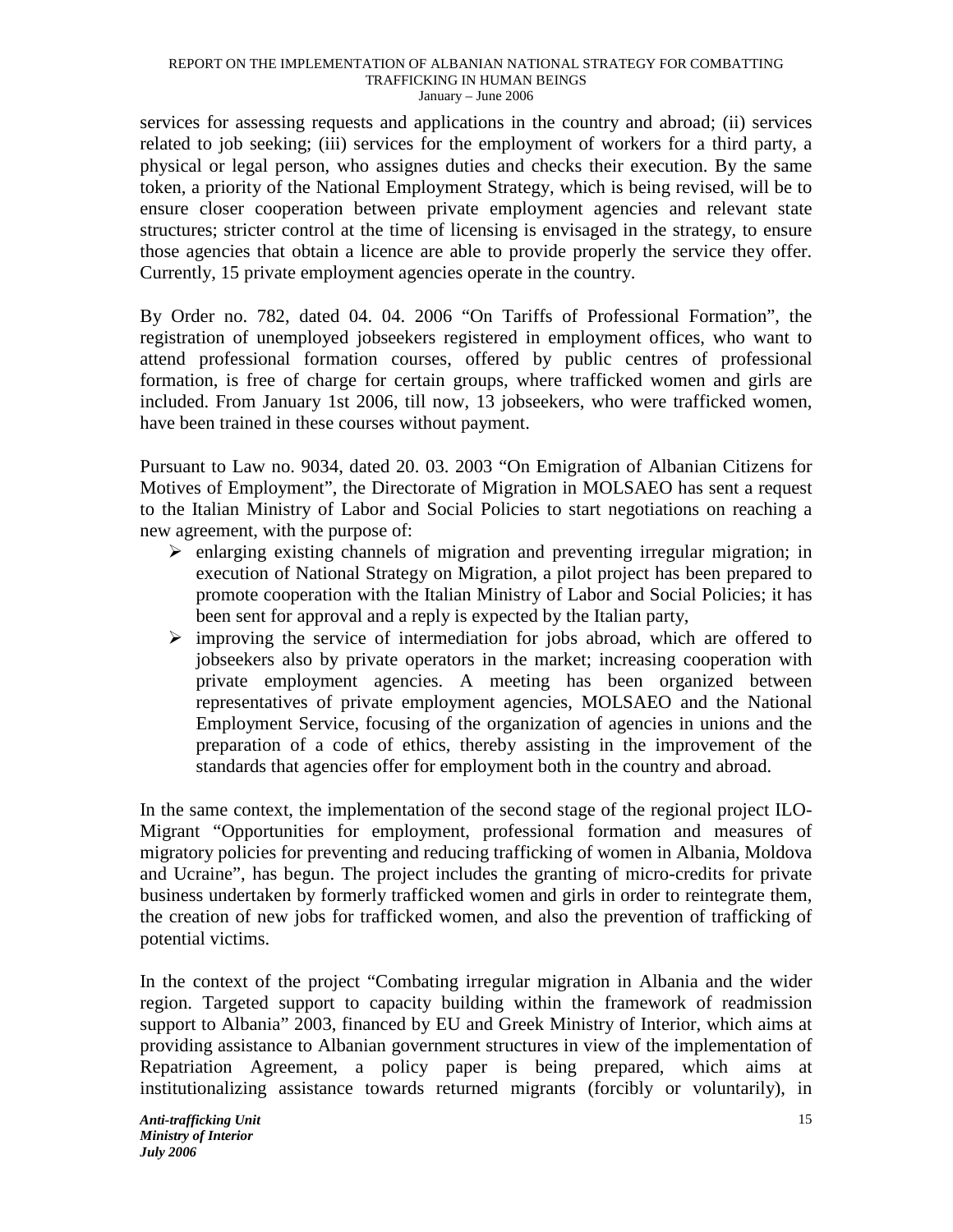accordance with the demand of the labor market in Albania. A workshop took place in this regard, at which a draft document on reintegration of migrants returned in the framework of the repatriation agreement and the needs of state institutions for the reintegration of migrants, to fulfill the recommendations given by a foreign reasearcher, contracted by IOM, were discussed.

With a view to reducing the risk of trafficking, the amount of information addressed to the public about procedures for regular migration, has increased. Official contacts have been made with Ministry of Foreign Affairs and Ministry of Interior to activate a specialized information web page: www.migrantinfo.gov.al and the Directorate of Migration is preparing to summon a work group of experts.

Special provisions have been envisaged in the new draft law on migration, with regard to information and the risks of irregular migration, in order to prevent trafficking. To increase employment opportunities, a pilot project has been drafted in cooperation with IOM (Proposal Call): "Maximizing circular labour migration between Albania, Greece and Italy while facilitating return to Albania". It has been sent to EU for approval in the framework of the program AENEAS 2005, in order to enlarge and strengthen Albanian capacities for the implementation of the Repatriation Agreement EU – Albania.

IOM organized in Belgrade a regional conference in the context of IOM project "Creation of mechanisms for temporary residence permits for victims of trafficking in the Western Balkan countries". The conference drew conclusions on the achievements of the project and gave participants a chance to discuss once more the status and issues related to the issuance of temporary residence permits.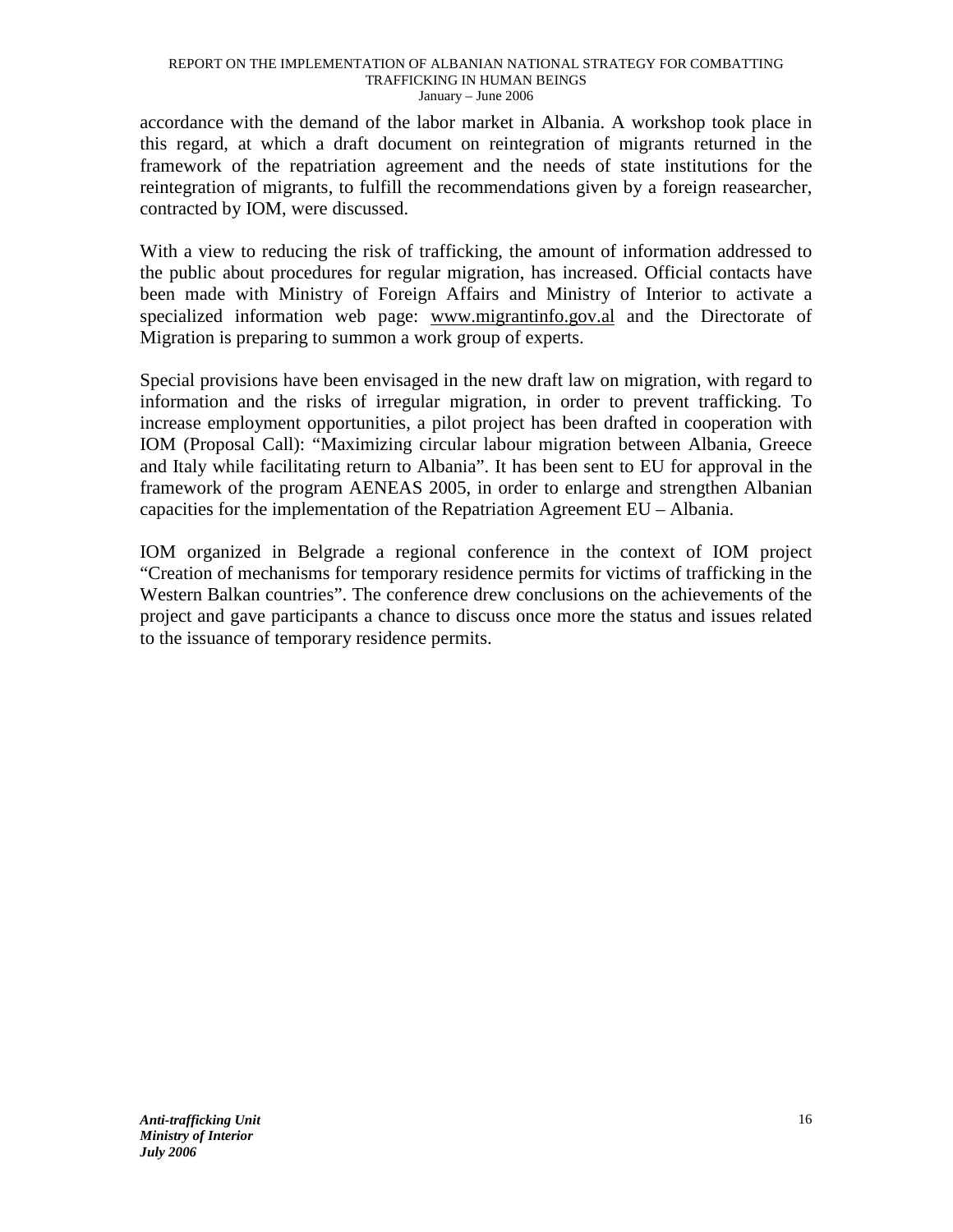## **3. IMPLEMENTATION OF OBJECTIVES OF THE NATIONAL STRATEGY AGAINST CHILD TRAFFICKING AND PROTECTION OF CHILD VICTIMS OF TRAFFICKING**

With regard to the anti-trafficking strategy targeting specifically children, the following developments have taken place in the respective areas:

## **3.1. PREVENTION**

In execution of the Agreement between the Government of Republic of Greece and Council of Ministers of Republic of Albania on protection and assistance to child victims of trafficking and upon the establishment of Responsible Authority (mentioned above) contacts will be made with counterpart structures for the protection of trafficked Albanian children in destination countries. Through the organizations belonging to the BKTF coalition and Terre des Hommes we have contacted Greek NGO's who work against child trafficking, such as "ARSIS".

Also, in the context of the prevention and fight against child trafficking, various legal acts were approved in 2005, such as the National Strategy on Children; the draft order "On Establishment of Inter-ministerial Committee for Child Rights" has been prepared in the same spirit. The draft order has been sent to the Council of Ministers for approval.

As education is an important weapon to combat trafficking in human beings, the Ministry of Education and Science has undertaken a series of steps, which have been mentioned above:

- Issuance of an instruction on educational activity at the beginning of the new academic year, where the planning and organization of activities against child trafficking, fight against narcotics, prostitution etc, are stressed.
- In the new curricula of pre-university education, problems related to awareness of pupils on prevention of trafficking are dealt with.
- Publications, manuals on trafficking, gender problems (manuals for teachers, students of the pre-university education system)
- Special topics have been introduced, based on MOES instructions, on the subject of civic education, for the 1st, 2nd, and 4th grades in the high school system.
- Manuals for pupils and teachers of the 9-year and high school cycle, posters, leaflets etc., have been published.
- **Teachers have been qualified to work with children and groups at risk of** trafficking, especially in areas with outstanding social and economic problems.
- - The project "Program of Support to Security Reform" is being implemented. It includes cooperation between schools and police in 88 schools, involving 67.000 children in Tiranë, Vlorë, Lezhë, Shkodër, Kukës. A series of competitions with poetry, essays, concerts, painting exibitions, meetings and conversations with relevant specialists, short theatrical pieces, etc., which convey, among other things, the need to cooperate between schools and police, has been organized.
- - Training and support with reference material on human/child rights, issues of gender-based violence, trafficking in human beings, migration etc., for teachers of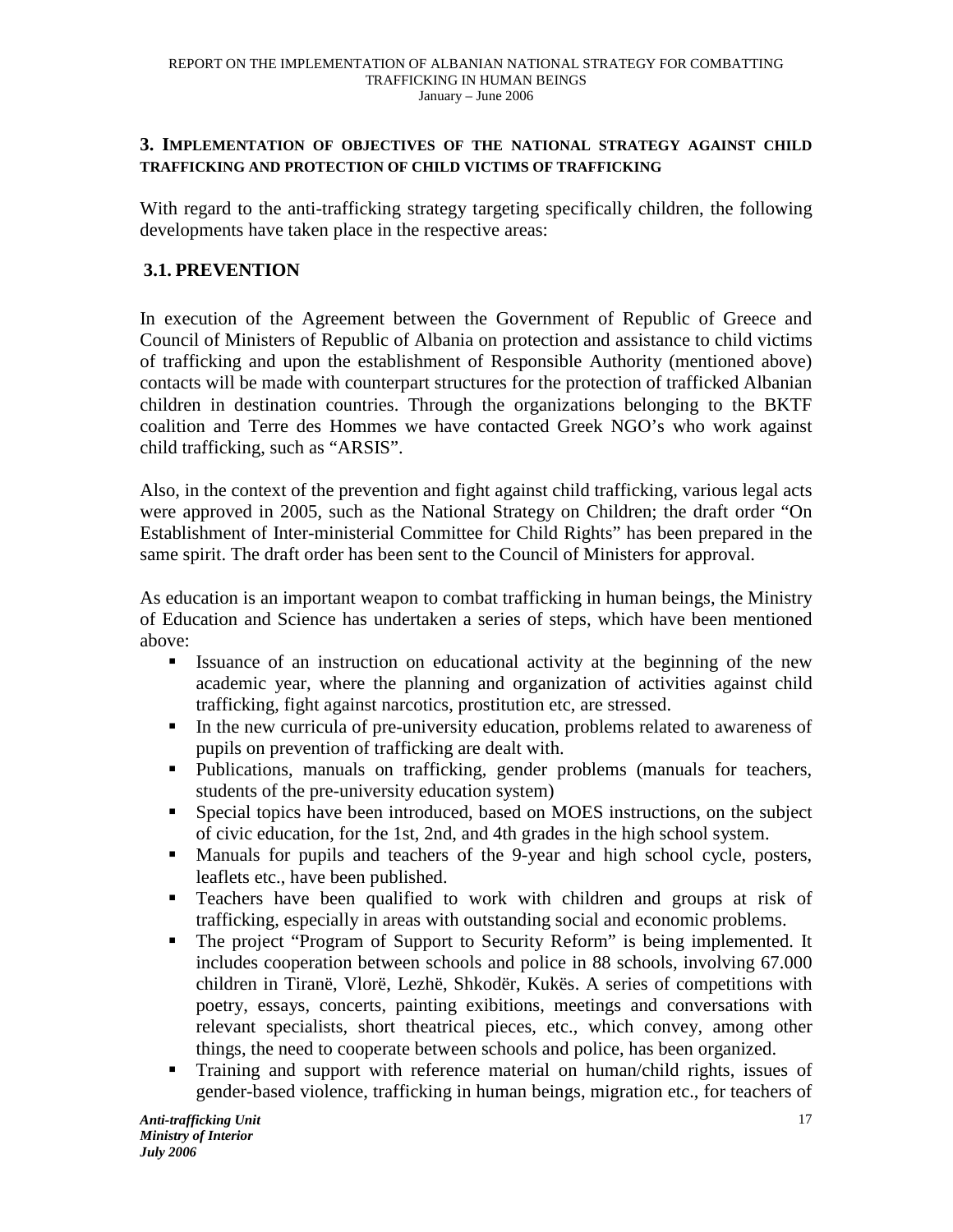10 pilot schools that provide prevention programs for children through free-time activities; children not attending school are included, as well. A competition for participating teachers to prepare teaching programs within the subjects of the school curriculum for which they were trained, will be organized.

- - Equipping the participating schools with TV, video sets and film material in order to use them in various activities that the trained teachers will carry out with pupils.
- The identification of truant children has been made and concrete measures to reduce this phenomenon have been taken. Creation of a database.
- 4 training activities with 25 teachers from the districts of Korçë, Elbasan, Berat, Fier have taken place.
- <sup>•</sup> 100 teachers, working with children undergoing social problems in 4 regions, have been trained.
- Implementation of Instruction no. 34, dated 08. 12. 2004 on execution of the project "Second Chance"; education for truant children and those who remain confined at home due to blood revenge. Classes have been opened in Korçë, Elbasan, Berat.
- The CEFA Project on alternate education and formation for advanced-age truant children
- $\blacksquare$  Introduction of psychological service in schools.
- Opening of high pedagogic schools. Currently there are 23 pedagogic schools, 70% of the students are female.
- **Trainings for teachers, parents on gender problems.**
- Opening of courses on hairdressing, tailoring in the framework of the RMZHA Project (Increase of Opportunities for Development of Abilities) in Tirana, Durrës, Shkodër, Lushnje, Berat, Vlorë.

The Directorate of Social Policies and State Social Service, with the support of the children's project, has carried out several visits, meetings and trainings with workers dealing with children in the social sectors, in regional and municipal structures, on matters of child protection, providing services to children in need, reforming social services, in Shkoder, Korce, Lezhe. In June, these meetings will take place in 4 other regions. The process of increasing awareness and informing state structures and the public about child protection has begun; seminars, round tables that have dealt with such issues as children from the Roma and Egyptian community, street children, working children, the family and its responsibilities for child welfare, etc., have been organized. The Linza Center is conducting reintegration programs, in which the services of counselling, health, education, professional qualification and trainings on essential abilities for living independently, are included.

We can mentioned the following about steps taken by MOLSAEO:

• The types of social services for children from the Roma community have been identified. Cooperation contracts have been made with NGO's who provide services for children with social problems in residential and day centers, including Roma children.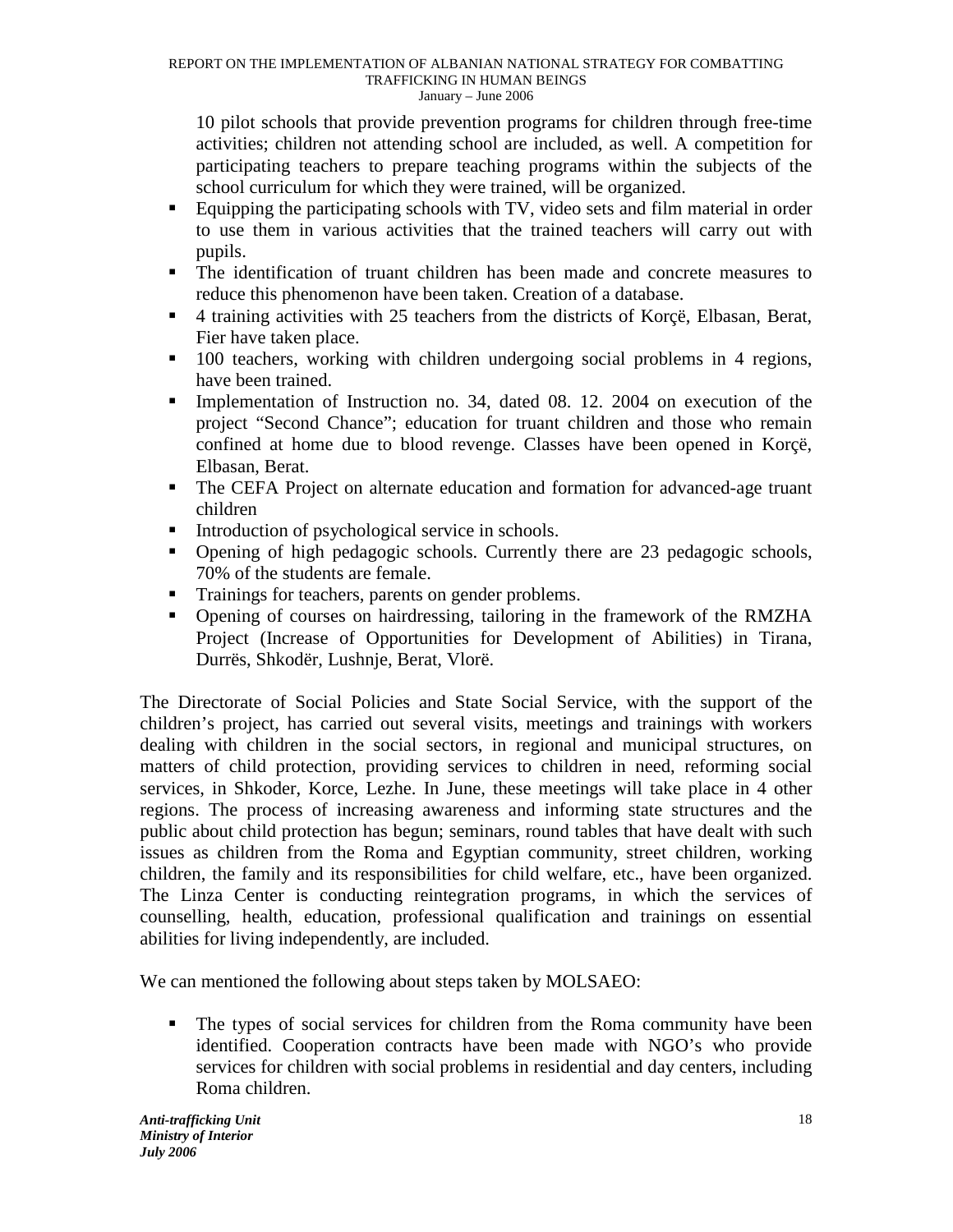- Work is in progress to increase awarenes among the Roma community on education and health treatment of their children, prevention of negative phenomena, such as trafficking etc. NGO's support Roma families in precarious conditions with food aid, subsidies for buying school books, courses against illiteracy, inclusion of Roma youths in professional formation courses etc.
- The process of establishing 18 community service centers began in 2006. The inclusion of Roma children in these services is a priority.
- $\blacksquare$  The process of establishing 25 other community service centers for 2006 2007 is in progress, as well. 1/3 of them will provide services for children. The investments and expenditures will be covered by a World Bank project. Municipalities/communes will cover part of the operational expenditures. Besides being a priority, Roma children will also receive services that are targeting them exclusively, as in Fier.
- Issuance of the Council of Ministers' Decision "On admissions in univerisities and higher education schools" for the academic year  $2006 - 2007$ , in the full-time system and on education tariffs", point 5.
- **Example 5 Issuance of Council of Ministers' Decision "On exclusion from education tariffs** of full-time students who are blind, invalid, paraplegic and tetraplegic"
- Support for pupils and students who come from orphanages and pupils from the Institute of Vision-and-Hearing Impaired Children.
- - Support for those candidates who want to study in universities and higher education schools, coming from vulnerable strata of society, such as blind people, paraplegic and tetraplegic individuals, former politically persecuted people and children of police officers killed or injured on duty; they will pay 50% of the education tariff.
- - For blind, invalid, paraplegic and tetraplegic students, who are registered in various university faculties and branches, the education tariff is reduced down to 12.000 leks a year.
- - The Standards of Service for Children in Residential Institutions were approved by Council of Ministers' Decision no. 659, dated 17. 10. 2005. The standards were published with assistance from UNICEF in April 2006. Trainings for service providers accross the whole country have already begun, as well as for service inspectors, who will monitor them. Instruction manuals will be prepared to guide service providers on how to deliver good quality services, in accordance with children's needs. The standards include elements that ensure respect for children's rights, their wishes and opinions etc., such as:
	- Information for children and "translation" of standards in a language they understand;
	- Participation and inclusion of children in the decisions made in the course of everyday life in the institution, such as decisions on food, purchase of personal items, keeping tidy the facility, enjoying free time etc.

## **3.2. PROTECTION OF VICTIMS**

In the field of protection of victims of trafficking, we emphasize the following: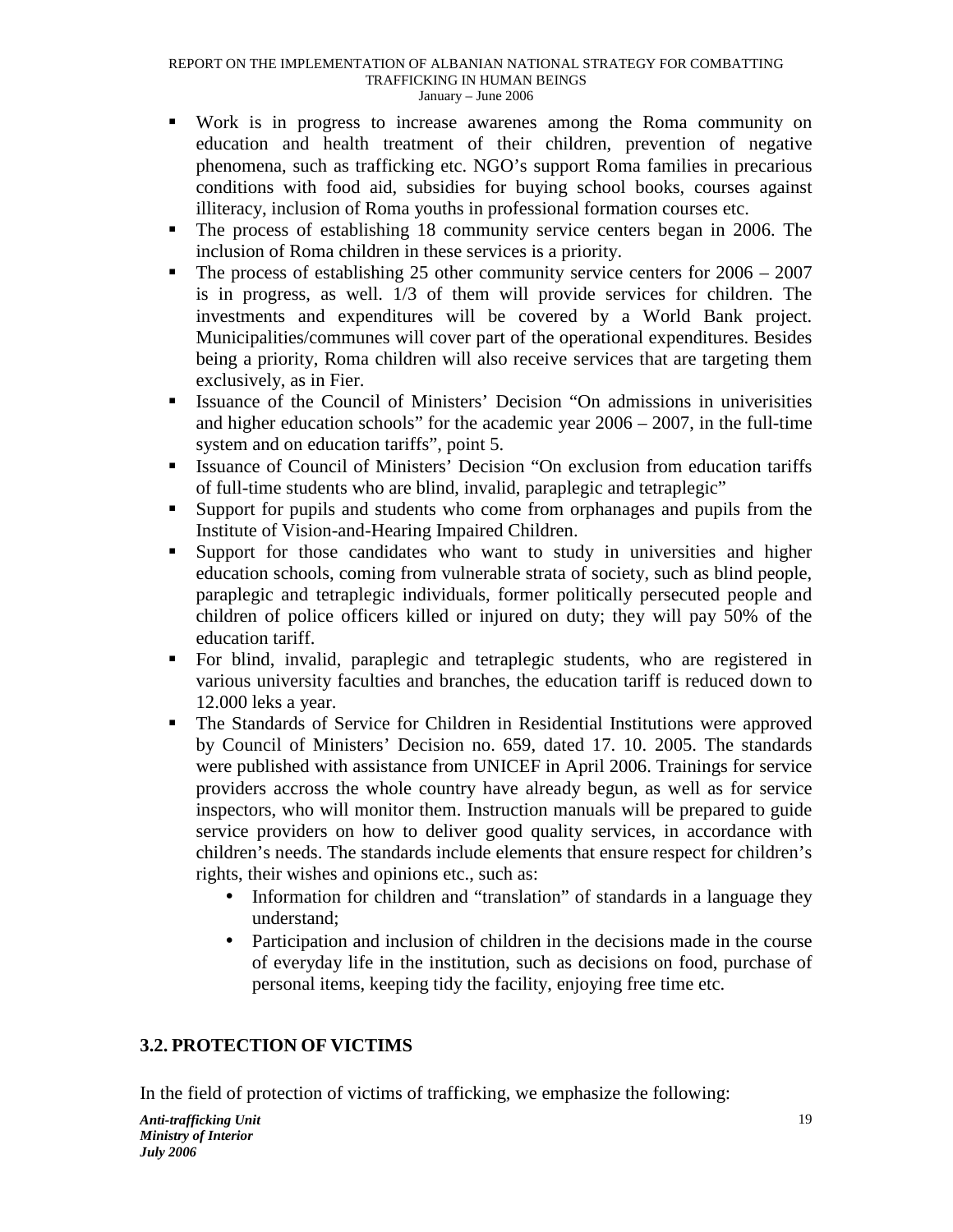- MOLSAEO is preparing Standards of Guardianship Service and for Victims of Trafficking. A work group has been established for this purpose and the prepared draft will be sent to the government.
- The central office for children and the contact points at a local, municipality/commune level will be trained by the State Social Service, with support from UNICEF.
- - The Comittee on Adoptions is under the auspices of Ministry of Justice. MOLSAEO has its representative in this Committee, who presents all concerns related to residential and non-residential institutions for children to the structures of the Ministry in order to take concrete measures. The above concerns are related to issues arising from filling documents that refer to a child sent for adoption and respect by these institutions for the pertinent legislation.
- - Work is in progress to introduce a new system of guardianship, which will institutionalize the new relationship between beneficiaries and providers, by assigning duties to local units which, in cooperation with NGO's, will select, train, support and assess caretaking families and the service they provide for children in their care. NGO's that have provided this kind of service for years, such as "Fshati SOS", Association "Every Child", "Hope and Home for Children", "Terre des Hommes", "Ndihme per Femijet" etc., are involved in this work group.
- - The placement of children in need, who lack parental care, under the temporary or permanent guardianship of a family that can provide such a service, is a new service that is currently being implemented by NGO's. In our country, the most common form of guardianship is the placement of children with their relatives, in the absence of parents. This is part of the good tradition of the Albanian family, which needs to be supported and continued.
- Guardianship will be enlarged this year for all children with impaired abilities; the Medical Commission for Assessing Working Ability decided these children will benefit from the service of a salaried caretaker.
- MOLSAEO is cooperating with the Faculty of Social Science to engage students from the Social Work branch in internship activities in MOLSAEO, in other structures under the auspices of this Ministry and in service centers and care institutions.
- The Committees of Planning and Community Care (a model suggested by the World Bank) are made up of representatives from State Social Service, Directorates of Education, Health, representatives of regional structures and 2 or 3 representatives from municipalities. Their duties include:
- 1. Assessment of needs
- 2. Mapping existing services
- 3. Planning interventions
- 4. They meet every 5 or 6 months
- Capacities are being built and workers from the social sectors at a regional, municipal and communal level are being trained in the area of social services for children.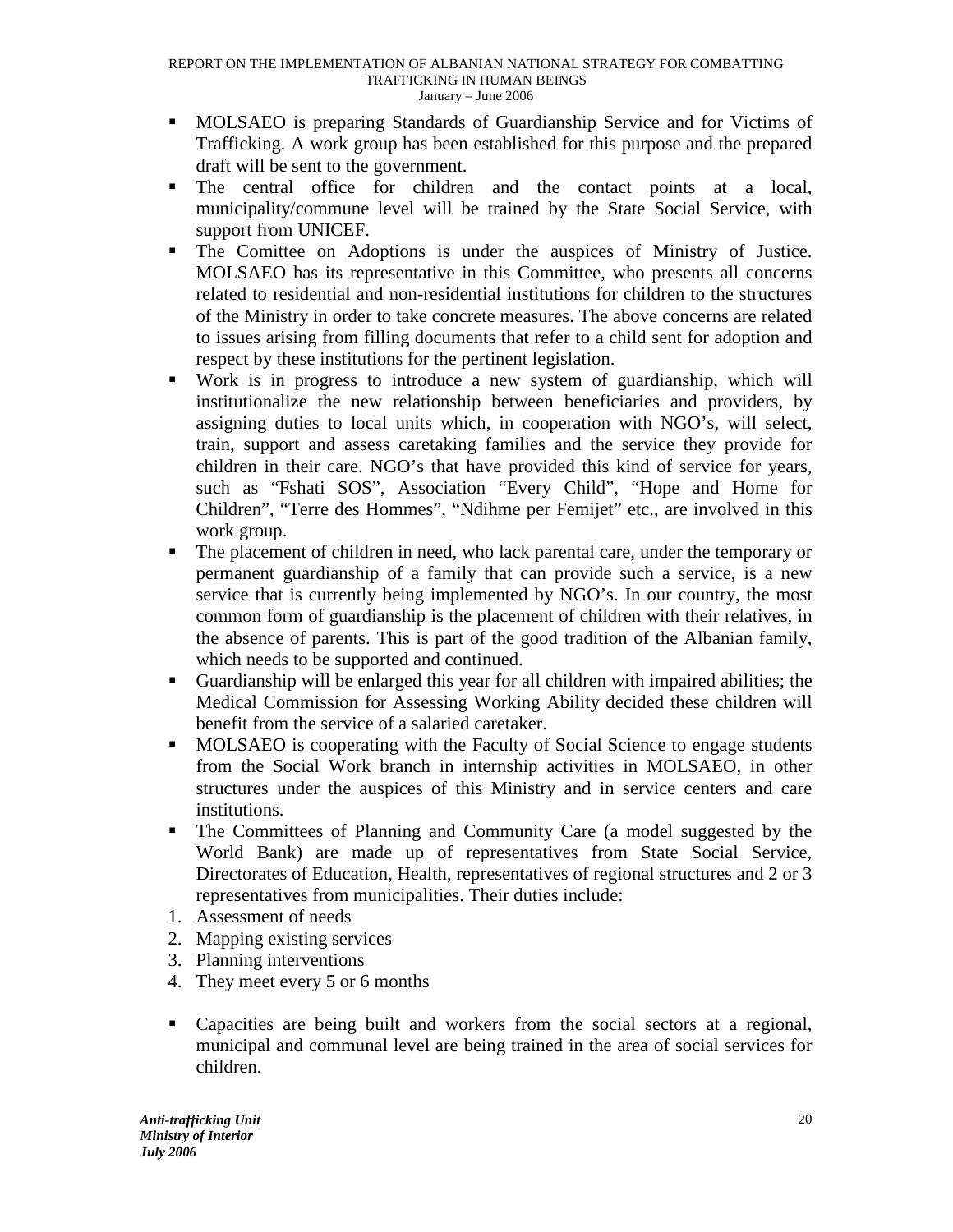- o In the regional offices of four pilot regions (Tirana, Durrës, Shkoder, Vlorë) social workers dealing with child problems have been assigned
- o Work is in progress to assign people in 8 other regions, who will deal with child problems.
- o Work is in progress to identify the duties that child specialists, in all the structures of State Social Service, at a central and local level, will have and for contact persons in the regions and communes.
- o Efforts have been made during this year and will continue in the future for the establishment of Child Rights' Sections at a municipal level.
- o In the municipality of Tirana, a section of child rights has been established and operates with the following objectives:
	- 1. child care and protection,
	- 2. collection of statistical data on children,
	- 3. planning interventions in cases of emergency or need,
	- 4. creation of a complete referral system for services provided to children
- o In the Municipality of Kukes, UNCIEF has supported with a project the creation of the child protection sector.
- o Efforts are underway to extend such practice also to other regions and municipalities.

With regard to the area of protection of victims of trafficking in human beings, we can report that NCFVT implements strict rules for the reception, interviewing, accomodation and transferring of child victims of trafficking or those at risk of trafficking. A constant follow-up of the child is planned in every case. These rules are undergoing improvement, in order to be gradually unified with those of other centers for the reception and reintegration of victims of trafficking.

- Measures have been taken at the NCFVT to improve and provide a proper enviroment for children, ensuring their accomodation, education and entertainment.
- NCFVT offers quality service also for unaccompanied children and those at risk of trafficking. The center has separate facilities for children.
- In the centre, the implementation of a project financed by UNICEF "Strengthening the components of protection of child rights in NCFVT" is under way. The project aims at improving the quality of the service provided to children by qualifying the staff, improving the conditions for documenting and accommodating children, enriching educational and entertainment activities and providing a modest follow-up support to children who have left the center. All these activities have led to an improvement of facilities, to the benefit of the children's accommodation and best interests. The staff is trained to handle children.
- **-** Activities of a training character
- **Courses of English and Albanian language, computer.**
- **Educational activities**
- -Rules of good behaviour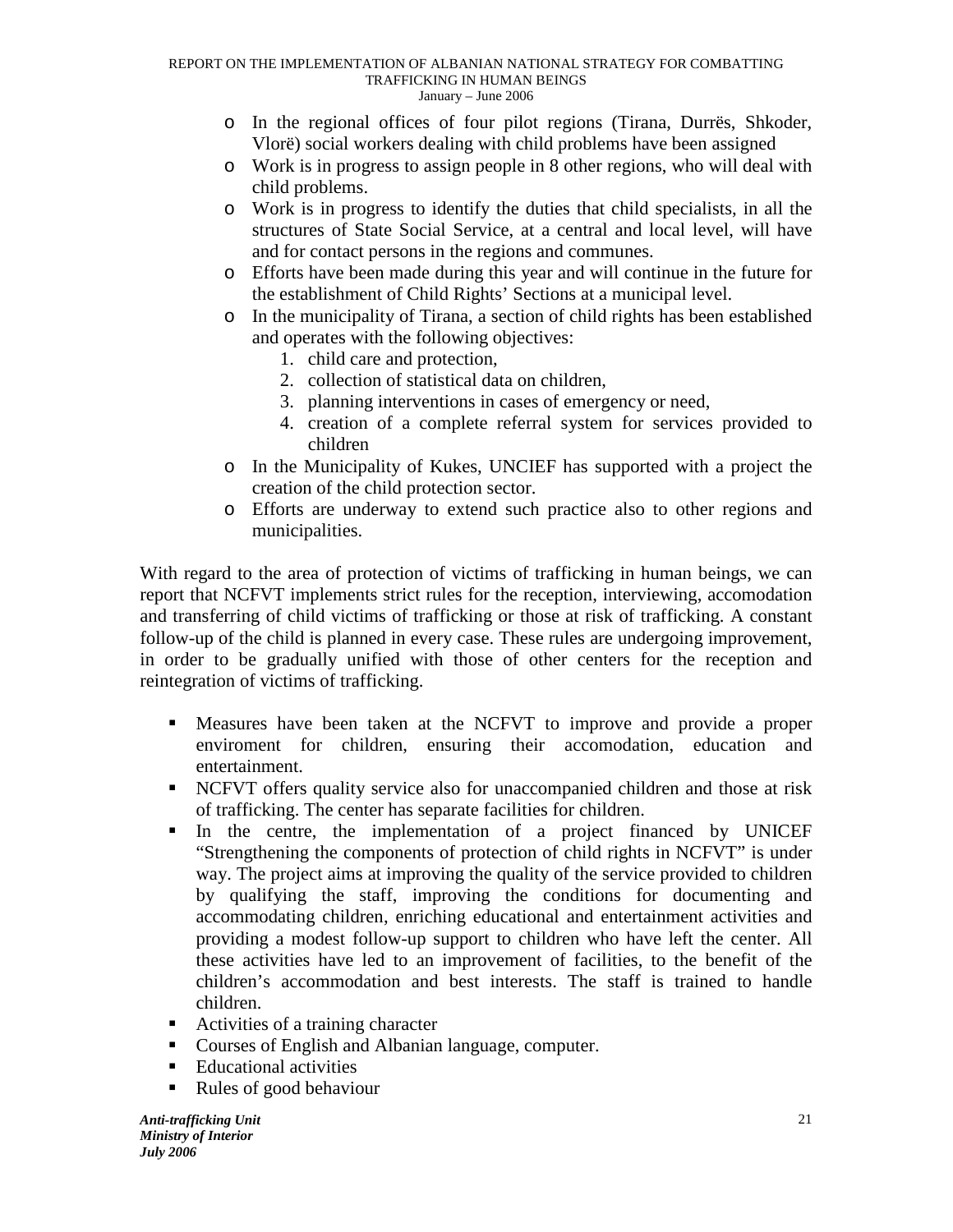- -Sport activities
- In May, the staff prepared a brochure containing studies and topics, in which their activity and 3-year-long experience in support of victims of trafficking is reflected. The topics are varied and interesting.
- **Entertainment activities inside and outside NCFVT provide a good contribution to** the rehabilitation process. These activities are financed by IOM and UNICEF through requests and miniprojects presented by the director of the institution.
- - These efforts mark the first step in the gradual transition of NCFVT from a reception and rehabilitation center into a reception, rehabilitation and reintegration center.

## **Other services for children:**

- Currently, service for orphaned children and those in need is provided in 9 public residential centers. Residential services have been established by NGO's with funds from donors. The process of decentralization of social services has already begun. The transferring of 8 residential child service centers to the municipalities of Shkoder, Durres, Tirane, Vlorë, Korce has been planned for this year. By government decision, all the properties where such services take place have been placed under the auspices of communal authorities. A government decision on the transferring of these institutions to the respective municipalities, has been drafted.
- <sup>18</sup> 18 community service centers are to be established in 2006 in 4 pilot regions, of which 8 are dedicated to children.
- - In parallel to the process of decentralization and de-institutionalization of orphanages, according to the Social Services' Strategy, the service of guardianship for children has been proposed for enlargement.
- - SOS village provides guardianship to prevent children being sent to residential institutions, and supports children at risk of abandonment by their biological families by means of programs that aim at strengthening families in their communities.
- The association "Every Child" supports families in need and children lacking parental care.
- $\blacksquare$  In the new services being created with the support of World Bank projects, on the model "home / family", support to families in need, daily care centers and guardianship occupy most of community services. Also, government organizations operating currently, assist greatly in the provision of these services. Round tables and seminars have been organized focusing on these services and the range of problems affecting children in need and those lacking parental care.
- - The process of de-institutionalization of services has begun. Two new services have been created by the Association "Hope and Homes for Children", operating in the orphanage of Durres. This association has been working in the last two years with a project for the de-institutionalization of children and building relationships with their biological family and probable relatives, staff training and capacity building. This process will progress in accord with the capabilities of the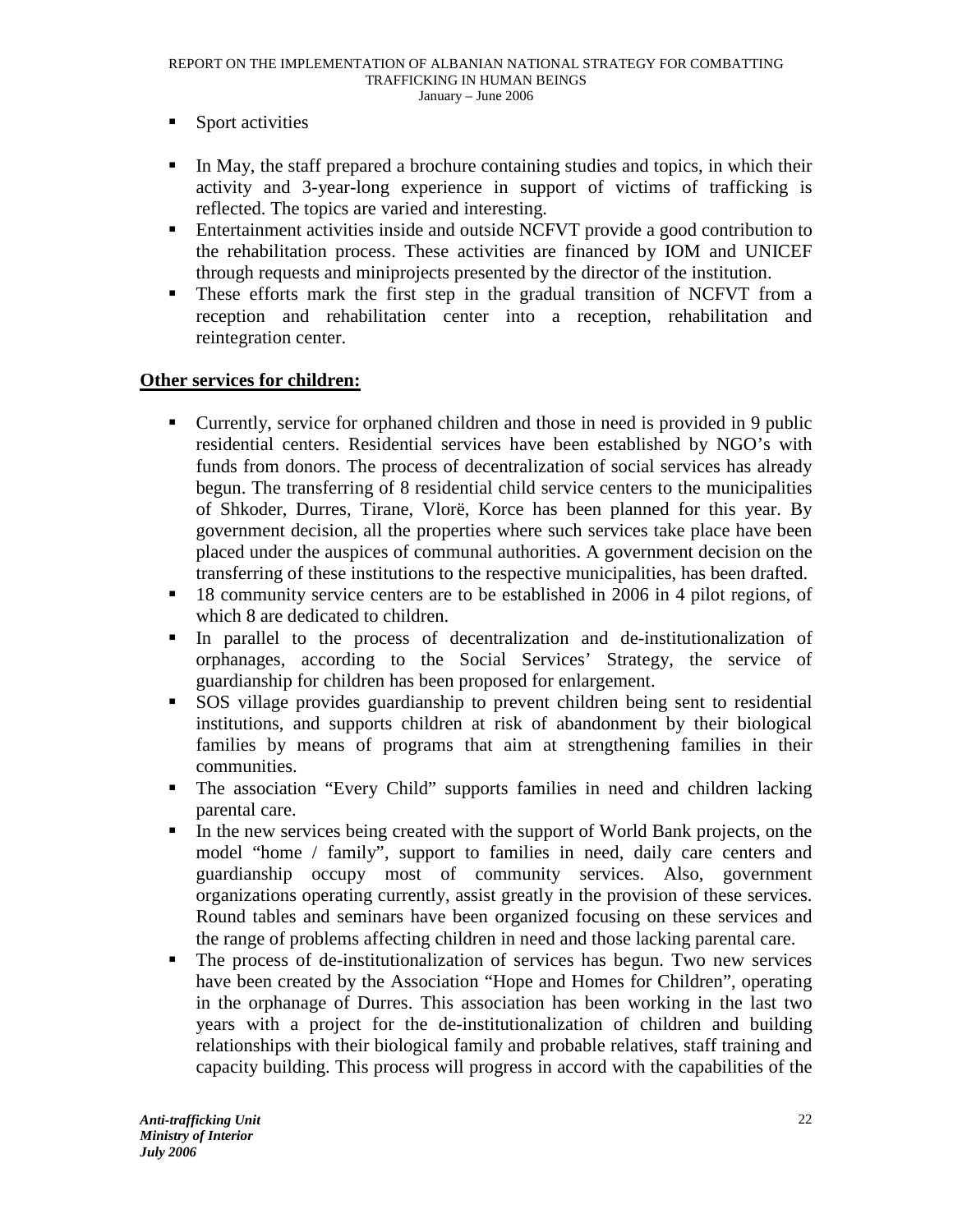state budget and support by donors. The purpose is to at least establish in every region such a model of services.

## **3.3. INVESTIGATIONS AND CONVICTION OF TRAFFICKERS**

In this context, a separate register for victims of trafficking and the assistance to be afforded to them will be created. MOLSAEO will cooperate with the structure that will create the register. Training sessions for police officers have begun over the whole country, in order to enable them to provide legal and psychological assistance to child victims of trafficking, witnesses or those at risk of trafficking. In the same area, training courses will be conducted for all employees of prosecutor's offices and courts, with information on human rights and victims of trafficking; joint trainings of a more specialized character have taken place, as well, for police officers (including female police officers), prosecutors and court personnel who have specific duties in the field of trafficking in human beings; such courses are in progress for all police officers of general rank.

## **3.4. VOLUNTARY ASSISTED RETURN OF JUVENILE VICTIMS**

As mentioned above, the Albanian Parliament has ratified the Agreement between the Government of the Greek Republic and Republic of Albania on Protection and Assistance to Child Victims of Trafficking. The ratification of the agreement is expected by the Greek parliament. Upon the establishment of Responsible Authority, the activity will be conducted according to duties assigned for the identification and voluntary assisted return of Albanian children who reside unaccompanied in Greece. There will be cooperation with NGO's, such as Terre des Hommes, "Ndihmë për Fëmijët", Arsis, etc. IOM will provide consultancy and financing for the establishment of a country-wide telephone line in order to denounce cases of trafficking.

## **3.5. COORDINATION OF ANTI-TRAFFICKING PARTNERS**

On the basis of the National Child Strategy, the inter-ministerial committee for child rights and its technical secretariat in MOLSAEO are in the process of creation. This committee will have contact points in the regions, municipalities, communes etc.

- NGO's that deal with trafficking and implement anti-trafficking measures, have been identified. Several of them have been licenced or are through the relicencing process. On 20 03. 2006, a cooperation agreement between MOLSAEO and the foundation Terre des Hommes – Mission in Albania "On Implementation of Transnational Action against Child Trafficking (TACT), Third Phase May 2006 – June 2009, was made.
- Creation of a toll-free telephone line to provide information on migration and receive reports on cases of trafficking in humans.
- **Establishment of 2 information distribution points on migration and prevention of** trafficking in Southern and Northern Albania.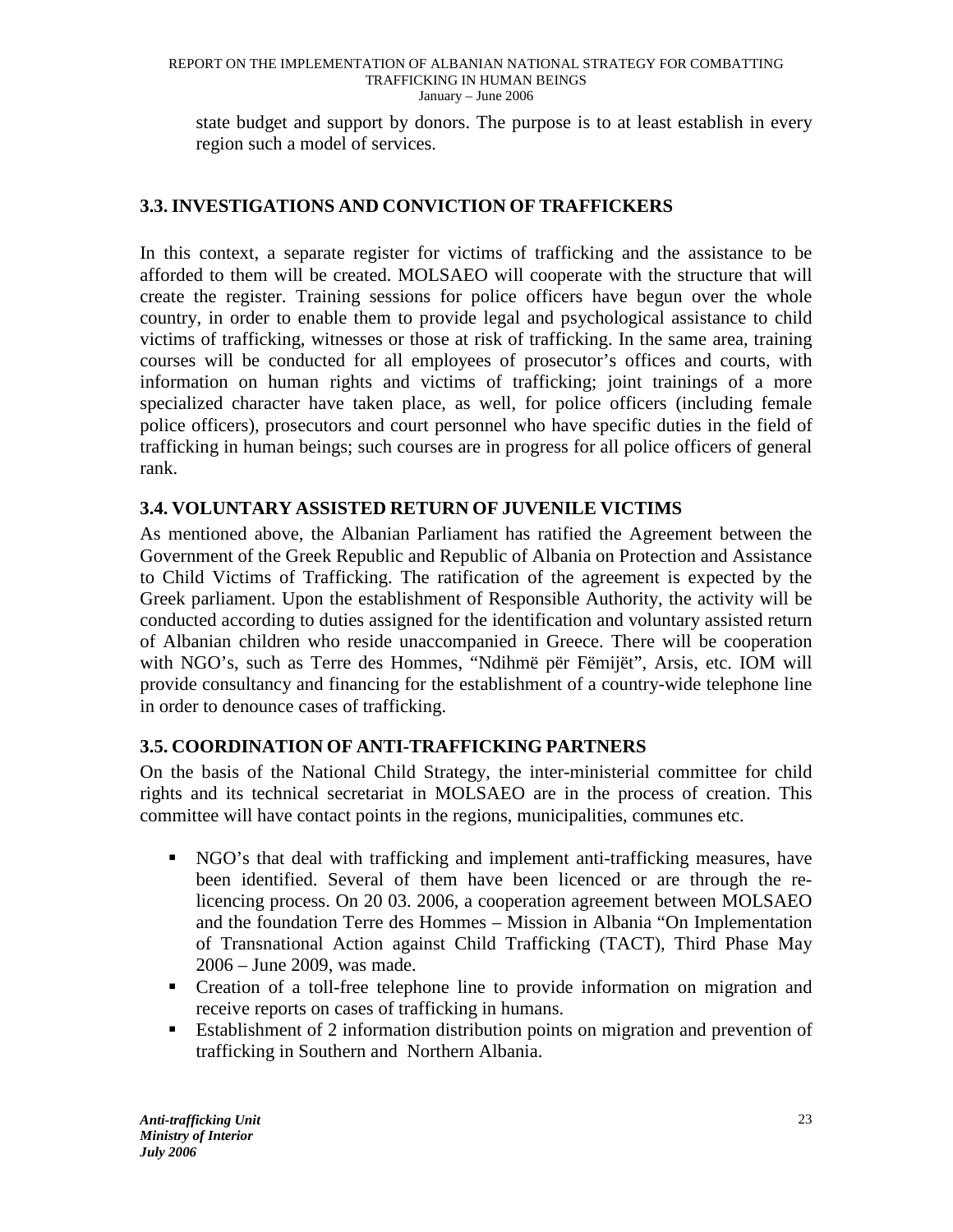- Following the establishment of the Responsible Authority, the creation of a coordinated system for collecting, analysing and distributing information (data) on trafficking of children will be finalized.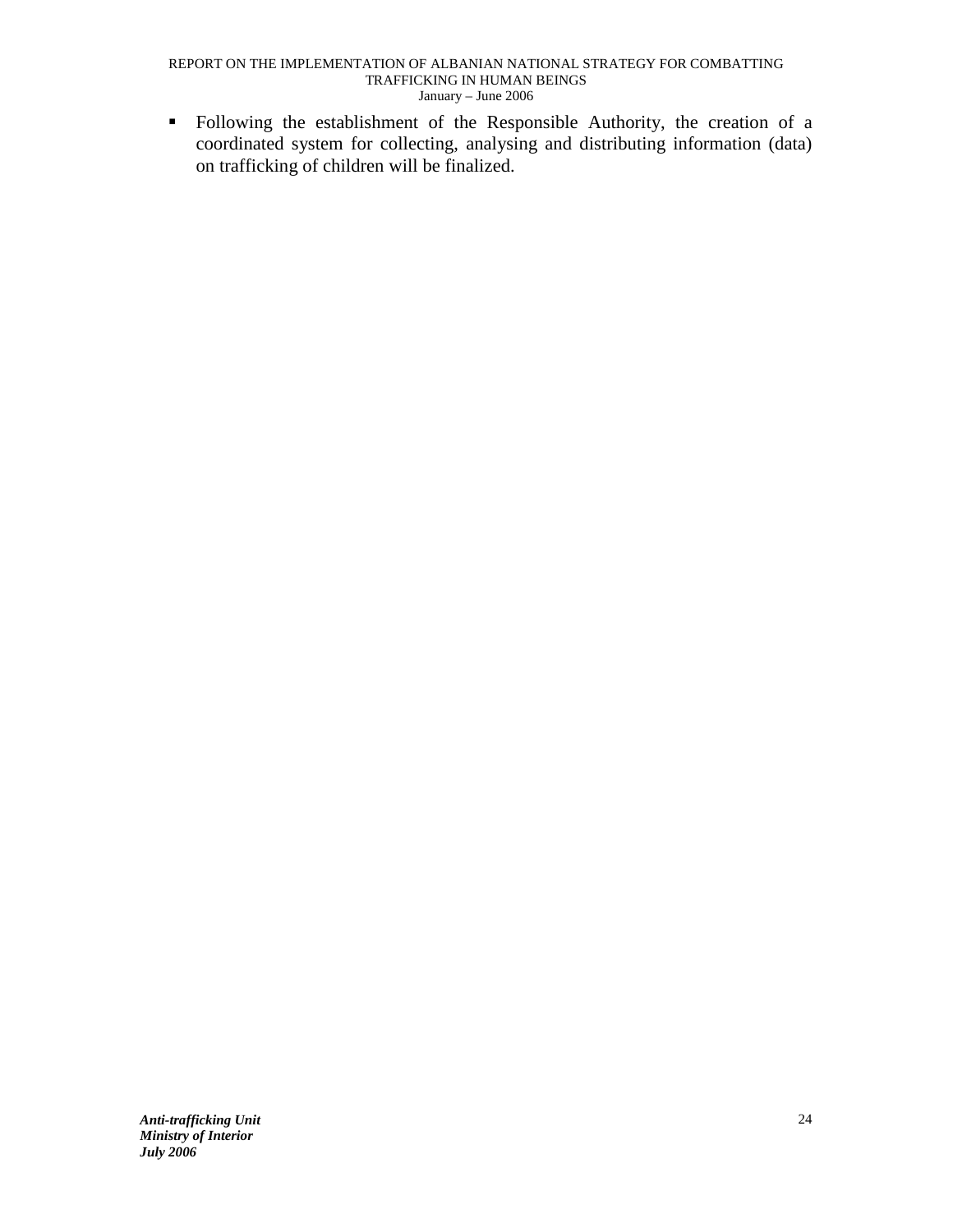## **4. SHORT – TERM OBJECTIVES**

The following steps will be taken during the **last 6 months of 2006** with regard to antitrafficking objectives:

- 1. **The ratification of the Agreement with Greece** on protection and assistance to child victims of trafficking, an achievement of the first 6 months of this year, paves the way for further steps to implement it efficiently, suc has the beginning of identification and return of Albanian children residing in Greece to Albania;
- 2. **The Responsible Authority**, which will coordinate the referral process for initial assistance and protection and rehabilitation of victims of trafficking in close cooperation with all the responsible partners, such as Ministry of Interior, Ministry of Foreign Affairs, Consular Section, Ministry of Labor, Social Affairs and Equal Opportunities and Centers for Protection of Victims of Trafficking in Albania, **has been established**. The purpose is to activate the Responsible Authority as a National Referral Mechanism (NRM) of cases of victims of trafficking at a national level and provide them with protection, establish contacts between the Albanian Responsible Authority and Responsible Authorities for NRM's in neighboring countries, such as Macedonia, Kosovo, Montenegro, countries in the region and also with destination countries, such as Italy, Germany, England, etc.;
- 3. Also, in the context of the cooperation of the Responsible Authority with all the involved parties, a *"help line"*, a country-wide, toll-free telephone line for denouncing cases of trafficking and will assist all citizens or subjects who need help or want to share information they have about this matter, will be established;
- 4. A **database** will be established within the Responsible Authority, where representatives of the Ministry of Interior, Ministry of Foreign Affairs, Ministry of Labour, and leaders of Centers of Protection of Victims of Trafficking will record cases of victims returned, referred, handled and protected in Albania;
- 5. Regulation by law of the possibility to provide foreign victims of trafficking with temporary residence permits, in the context of the drafting and approval of the **new Albanian law "On Foreigners"**, in full accordance with international standards;
- 6. **In the context of the activity of Local Anti-trafficking Committees**, commence local campaigns to remove children from the streets, register them in schools, fight against regular prostitution etc., in cooperation between police, prosecutor's office, social services represented on the committees etc.;
- 7. **The establishment of direct contacts between representatives of regional committees in border regions of Albania with representatives of border regions in neighbouring countries** is intended , in order to exchange timely information about Albanian children who are present as beggars and Albanian girls who are exploited accross the border, etc. This will expedite the adoption of measures within a short time on both sides of the border;
- 8. Reactivation of the reception centers for returnees and potential victims of trafficking, especially at Rinas Airport, and at other border checkpoints; creation by border police of standard procedures for interviewing; registration of pertinent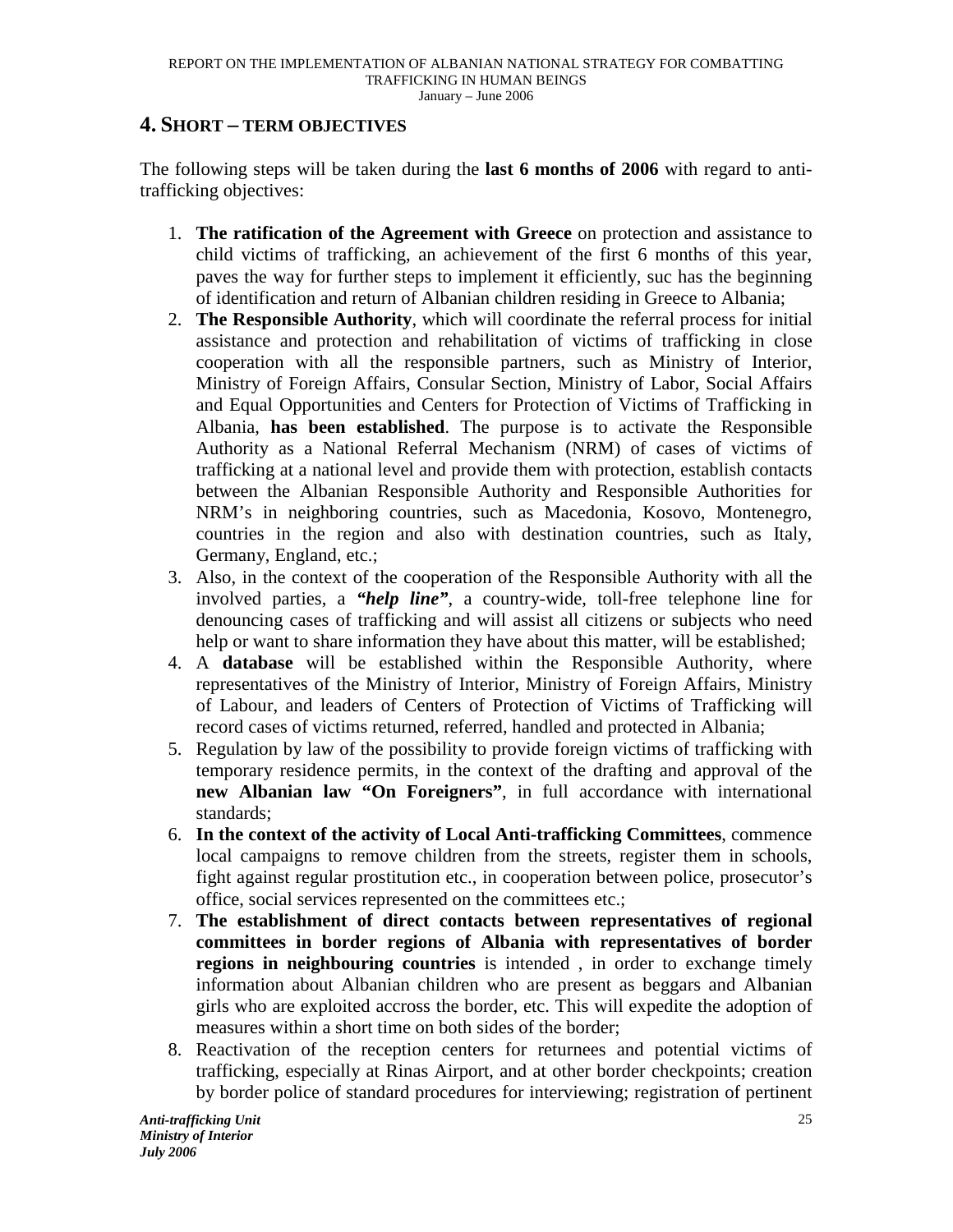data in a single system and building up of the necessary logistical infrastructure for such a purpose**;** 

- 9. **Preparation of new agreements for the protection of victims of trafficking**  also with **other countries** in the region, enlarging the field of activity not only for children but also for other vulnerable groups, and with destination countries of EU, as well (e.g. Italy, Germany, United Kongdom, etc);
- 10. Organization of **training courses** on victims of trafficking for members of police, prosecutor's offices and courts, to increase their awareness of the special profile and specialized assistance that a victim of trafficking needs;
- 11. Signature of an **agreement with Ministry of Education and Science** on the inclusion in the school curricula of a cycle of subjects on trafficking in human beings and on the opening of special classes for children who do not attend school or truant children, etc.;
- 12. Creation of standards for **legal and physical protection of victims of trafficking/witnesses of justice** during the criminal process and in court; making possible their compensation by utilizing sources from properties criminally assembled by their traffickers;
- 13. Equipping the **Serious Crimes' Court** with **a video-and-teleconference system to receive testimonies**;
- 14. **Launching TV awareness campaigns** to inform and teach citizens, especially young people, about the risks, likelihood and causes of trafficking in humans;
- 15. Raising funds for professional training and creating employment opportunities for victims of trafficking, with the intermediation of Regional Committees, Employment Offices, local businesses etc.;
- 16. Preparation and finalization of **standard coordinated cooperation agreements between the Ministry of Interior and the Responsible Authority, NGO's and international organizations** that are involved in the fight against trafficking in human beings, identifying obligations and responsibilities for every party, especially with regard to sharing of information and coordinated reporting;
- 17. In the context of **monitoring the implementation** of the existing **Antitrafficking Strategy** by all involved institutions, ministries and other responsible institutions, there is continuous reporting on achievements and problems encountered during the implementation of the objectives of the National Strategy for Combatting Trafficking in Human Beings, which are all reflected on six monthly and annual reports prepared by the National Anti-trafficking Coordinator / Deputy Minister of Interior, in cooperation with the Anti-trafficking Unit.

It should be explained that our objectives change in accordance with social and economic developments and with the degree of functioning of those structures that are responsible in the field of anti-trafficking. Our selection is based on what we consider as priorities. Their achievement depends on the commitment of all the involved actors and on close and strict monitoring from above. The issue of trafficking in humans will be addressed in an adequate manner only if social problems become a concern for all government agencies, in addition to other factors. Support by the Government and the Office of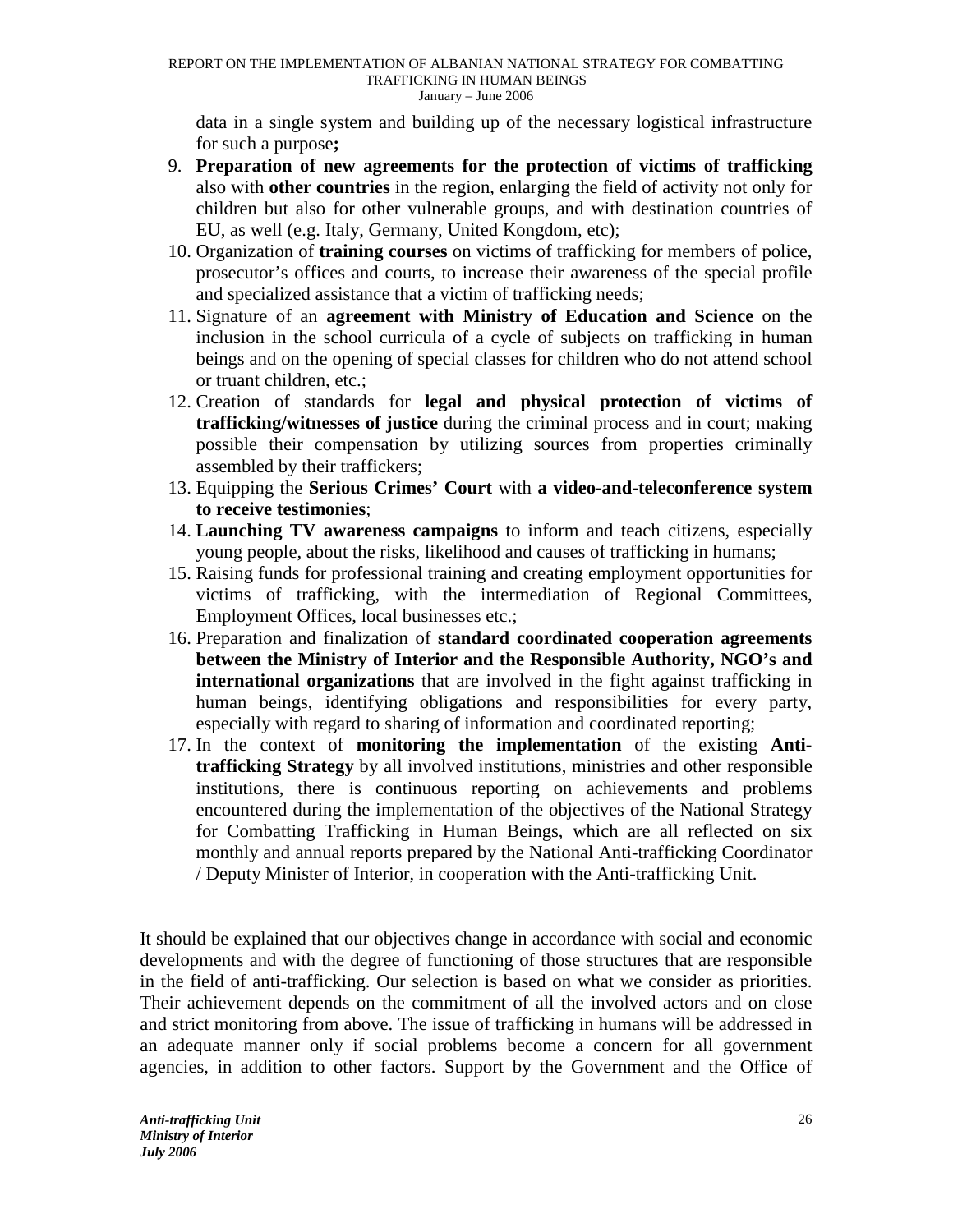National Anti-trafficking Coordinator in this area is, therefore, complete and unconditional.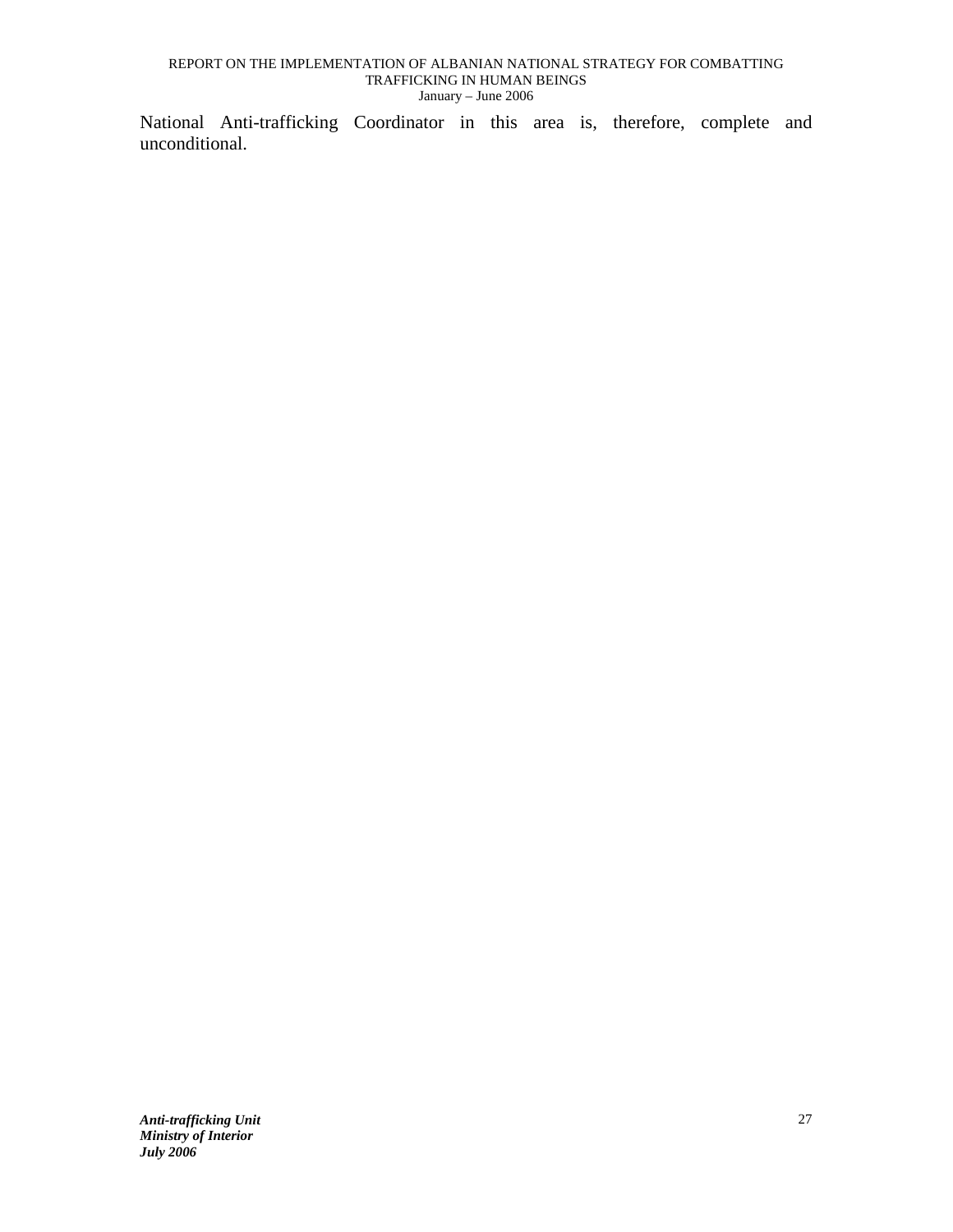## **5. ANNEXE A – <sup>S</sup>TATISTICS**

# 1. STATISTICS ON ARRESTS, CRIMINAL PROSECUTIONS, CHARGES AND PERSONS CONVICTED FOR<br>TRAFFICKING IN HUMAN BEINGS AND OTHER CRIMINAL ACTS RELATED TO THEM: 2006

## A) OFFENCES OF TRAFFICKING IN HUMAN BEINGS

| <b>Penal Code</b><br><b>Article</b> | <b>Number of cases</b><br>referred by police to<br>prosecutor's office | <b>Number of cases</b><br>confirmed by<br>prosecutor's office | <b>Number of persons</b><br>arrested/detained by<br>court order | <b>Number of persons</b><br>charged by<br>prosecutor's office<br>and sent for trial |
|-------------------------------------|------------------------------------------------------------------------|---------------------------------------------------------------|-----------------------------------------------------------------|-------------------------------------------------------------------------------------|
| $110/a^1$                           |                                                                        |                                                               |                                                                 |                                                                                     |
| 114/a <sup>ii</sup>                 |                                                                        |                                                               |                                                                 |                                                                                     |
| $114/b^{iii}$                       |                                                                        |                                                               |                                                                 |                                                                                     |
| $128/b^{\rm iv}$                    |                                                                        |                                                               |                                                                 |                                                                                     |

(i) Numbers of cases and persons arrested and charged

(ii) Prosecutions

| <b>Penal Code</b><br>article | <b>Number of persons</b><br>tried | Number of persons<br>convicted | <b>Number of persons</b><br>found not guilty | <b>Number of persons</b><br>still in court<br>process |
|------------------------------|-----------------------------------|--------------------------------|----------------------------------------------|-------------------------------------------------------|
| 110/a                        |                                   |                                |                                              |                                                       |
| 114/a                        |                                   |                                |                                              | 23                                                    |
| 114/b                        |                                   |                                |                                              | 28                                                    |
| 128/b                        |                                   |                                |                                              |                                                       |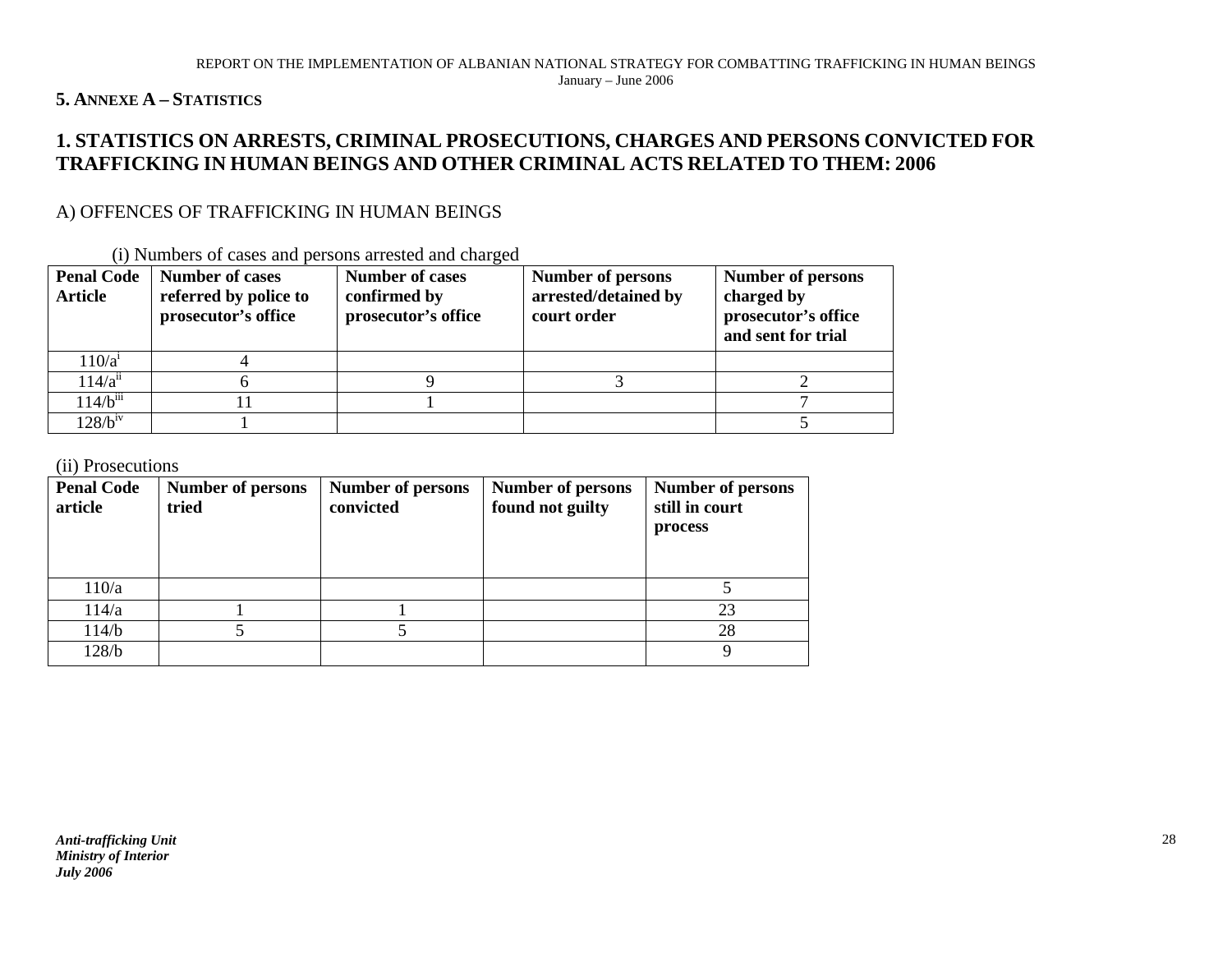(iii) Court convictions and sentences

| <b>Penal</b> | Number of    |           | <b>Terms of imprisonment</b> |          |         |              |               |
|--------------|--------------|-----------|------------------------------|----------|---------|--------------|---------------|
| Code         | persons      |           |                              |          |         |              | persons fined |
| article      | sentenced to | Up to $2$ | $2 - 5$                      | $5 - 10$ | Over 10 | Life         |               |
|              | terms of     | years     | years                        | years    | years   | imprisonment |               |
|              | imprisonment |           |                              |          |         |              |               |
| 110/a        |              |           |                              |          |         |              |               |
| 114/a        |              |           |                              |          |         |              |               |
| 114/b        |              |           |                              |          |         |              |               |
| 128/b        |              |           |                              |          |         |              |               |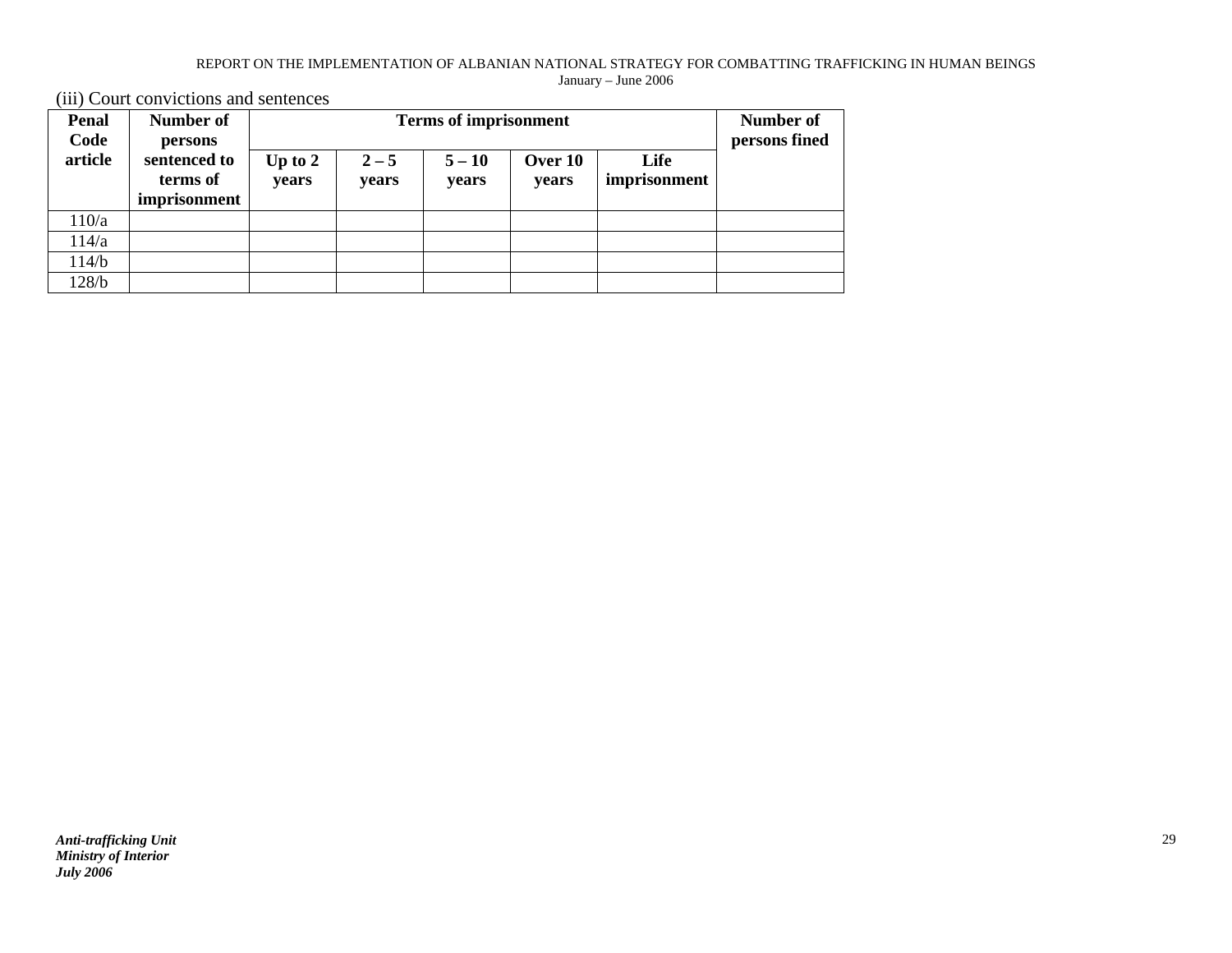#### REPORT ON THE IMPLEMENTATION OF ALBANIAN NATIONAL STRATEGY FOR COMBATTING TRAFFICKING IN HUMAN BEINGS January – June 2006 B) OFFENCES RELATED TO TRAFFICKING IN HUMAN BEINGS: ILLEGAL BORDER CROSSING ETC.

(i) Number of cases and persons arrested and charged

| <b>Penal Code</b><br><b>Article</b> | <b>Number of cases</b><br>referred by police to<br>prosecutor's office | <b>Number of cases</b><br>confirmed by<br>prosecutor's office | <b>Number of persons</b><br>arrested/detained by<br>court order | <b>Number of persons</b><br>charged by<br>prosecutor's office<br>and sent for trial |
|-------------------------------------|------------------------------------------------------------------------|---------------------------------------------------------------|-----------------------------------------------------------------|-------------------------------------------------------------------------------------|
| $297^v$                             |                                                                        | 30                                                            |                                                                 |                                                                                     |
| $298^{\text{vi}}$                   | 64                                                                     | 39                                                            | $\overline{2}$ ]                                                |                                                                                     |

(ii) Prosecutions

| <b>Penal Code</b><br>article | Number of persons<br>tried | Number of persons<br>convicted | <b>Number of persons</b><br>found not guilty | <b>Number of persons</b><br>still in court<br>process |
|------------------------------|----------------------------|--------------------------------|----------------------------------------------|-------------------------------------------------------|
| 297                          |                            |                                |                                              |                                                       |
| 298                          |                            |                                |                                              |                                                       |

(iii) Court convictions and sentences

| <b>Penal</b><br>Code | Number of                                           |                    | <b>Terms of imprisonment</b> |                   |                  |                      |               |  |
|----------------------|-----------------------------------------------------|--------------------|------------------------------|-------------------|------------------|----------------------|---------------|--|
| article              | persons<br>sentenced to<br>terms of<br>imprisonment | Up to $2$<br>vears | $2 - 5$<br>years             | $5 - 10$<br>years | Over 10<br>vears | Life<br>imprisonment | persons fined |  |
| 297                  |                                                     |                    |                              |                   |                  |                      |               |  |
| 298                  |                                                     |                    |                              |                   |                  |                      |               |  |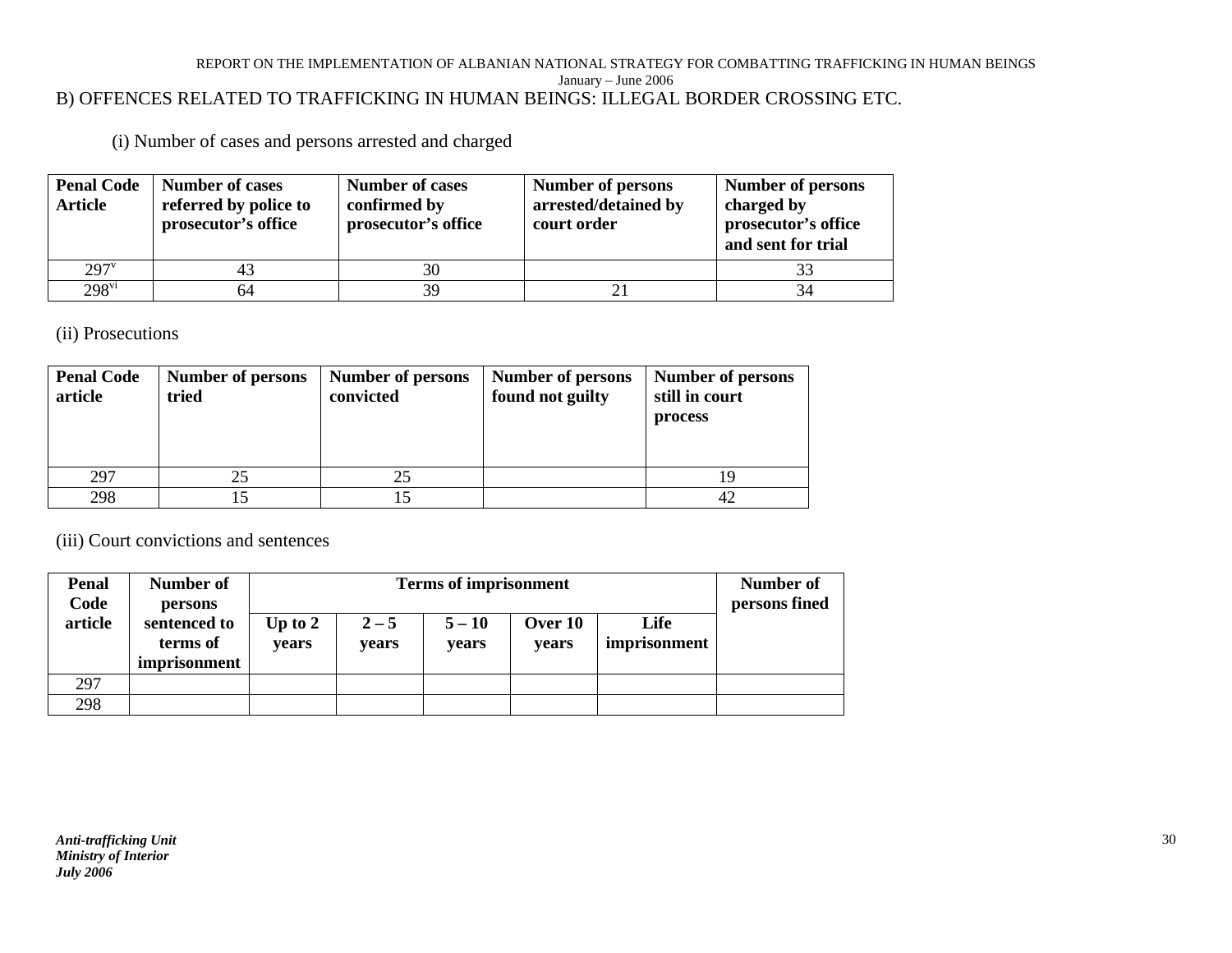#### REPORT ON THE IMPLEMENTATION OF ALBANIAN NATIONAL STRATEGY FOR COMBATTING TRAFFICKING IN HUMAN BEINGS January – June 2006 C) OFFENCES RELATED TO TRAFFICKING IN HUMAN BEINGS: PROSTITUTION, VIOLENCE AGAINST THE PERSON, ETC.

(i) Number of cases and persons arrested and charged

| <b>Penal Code</b><br><b>Article</b> | Number of cases<br>referred by police to<br>prosecutor's office | <b>Number of cases</b><br>confirmed by<br>prosecutor's office | <b>Number of persons</b><br>arrested/detained by<br>court order | <b>Number of persons</b><br>charged by<br>prosecutor's office and<br>sent for trial |
|-------------------------------------|-----------------------------------------------------------------|---------------------------------------------------------------|-----------------------------------------------------------------|-------------------------------------------------------------------------------------|
| $113$ <sup>vii</sup>                |                                                                 |                                                               |                                                                 |                                                                                     |
| $114^{\text{viii}}$                 |                                                                 |                                                               |                                                                 |                                                                                     |
| $115^{ix}$                          |                                                                 |                                                               |                                                                 |                                                                                     |

(ii) Prosecutions

| <b>Penal Code</b><br>article | <b>Number of persons</b><br>tried | Number of persons<br>convicted | Number of persons<br>found not guilty | <b>Number of persons</b><br>still in court<br>process |
|------------------------------|-----------------------------------|--------------------------------|---------------------------------------|-------------------------------------------------------|
| 113                          |                                   |                                |                                       |                                                       |
| 114                          |                                   |                                |                                       |                                                       |
| 15                           |                                   |                                |                                       |                                                       |

(iii) Court convictions and sentences

| <b>Penal</b><br>Code | Number of<br>persons                     | <b>Terms of imprisonment</b> |                  |                   |                  |                      | Number of<br>persons fined |
|----------------------|------------------------------------------|------------------------------|------------------|-------------------|------------------|----------------------|----------------------------|
| article              | sentenced to<br>terms of<br>imprisonment | Up to $2$<br>years           | $2 - 5$<br>years | $5 - 10$<br>years | Over 10<br>years | Life<br>imprisonment |                            |
| 113                  |                                          |                              |                  |                   |                  |                      |                            |
| 114                  |                                          |                              |                  |                   |                  |                      |                            |
| 115                  |                                          |                              |                  |                   |                  |                      |                            |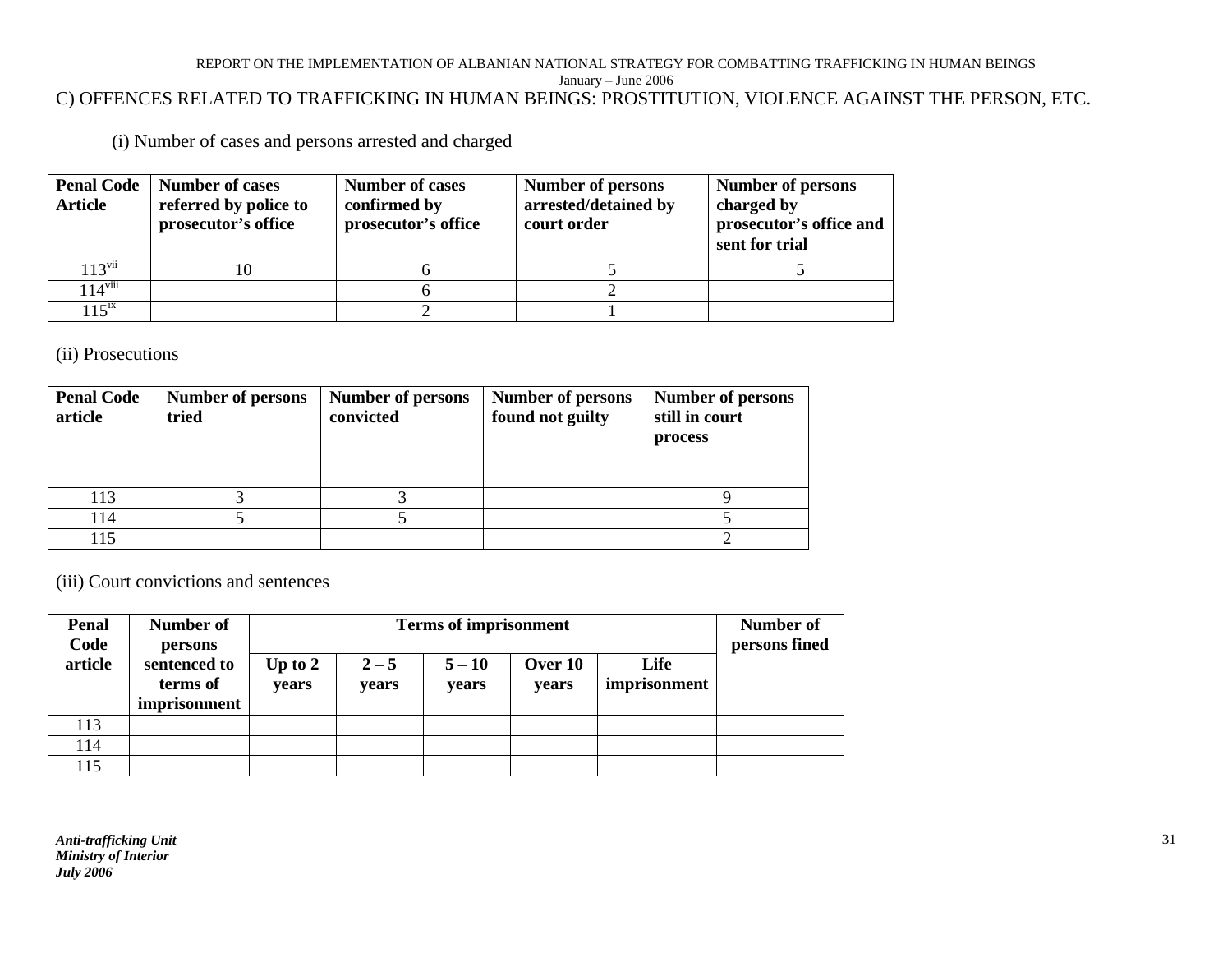#### SUMMARY OF TIP AND TIP-RELATED OFFENCES AND PENALTIES IN ALBANIAN PENAL CODE

iArticle 110/a: Recruitment, transportation, harboring or receipt of persons through threat or use of force or other forms of compulsion or deception, or the giving or receipt of payment or other benefits to a person who controls another person, for the purpose of exploitation for prostitution or other forms of sexual exploitation, work or compelled services, slavery or others forms similar to slavery, making use of or transplanting organs, as well as other forms of exploitation. (*5-15 years imprisonment, plus fine from 2-5 million lek*)

Organization, management and financing of the trafficking of persons (*7-15 years imprisonment, plus fine from 4-6 million lek*)

 In collusion with others, or repeatedly, or accompanied by mistreatment, making the victim commit various actions through the use of physical or psychological force, or causing serious harm to the trafficked person's health (*Not less than 15 years imprisonment, plus fine from 6-8 million lek*).

#### Causing death to the trafficked person (*Life imprisonment*).

Abuse of state function or public service (*Imprisonment and fine increased by one fourth*).

 $\mu$  article 114/a: Aggravated exploitation of prostitution, involvement of minors, coercion, compulsion to engage in prostitution outside the jurisdiction, involvement in collusion with others, repeatedly, or of persons holding government or public functions (*7-15 years imprisonment*).

<sup>iii</sup> Article 114/b: Recruitment, transportation, harboring or receipt of women through threat or use of force or other forms of compulsion or deception, or the giving or receipt of payment or other benefits to a person who controls another person, for the purpose of exploitation for prostitution or other forms of sexual exploitation, work or compelled services, slavery or others forms similar to slavery, making use of or transplanting organs, as well as other forms of exploitation (*7-15 years imprisonment, plus fine from 3-5 million lek*).

Organization, management and financing of the trafficking of women (*10-15 years imprisonment, plus fine from 5-7 million lek*).

 In collusion with others, or repeatedly, or accompanied by mistreatment, making the woman victim commit various actions through the use of physical or psychological force, or causing serious harm to the victim's health (*Not less than 15 years imprisonment, plus fine from 6-8 million lek*).

Causing death of the victim (*Not less than 20 years or life imprisonment*).

Abuse of state function or public service (*Imprisonment and fine increased by one fourth*).

<sup>iv</sup> Article 128/b: Recruitment, transportation, harboring or receipt of minors, for the purpose of exploitation for prostitution or other forms of sexual exploitation, work or compelled services, slavery or other forms similar to slavery, making use of or transplanting organs, as well as other forms of exploitation (*7-15 years imprisonment, plus fine from 4-6 million lek*).

*Organization, management and financing of the trafficking of minors* (*10-20 years imprisonment, plus fine from 6-8 million lek)*.

*In collusion with others, or repeatedly, or accompanied by mistreatment, making the child victim commit various actions through the use of physical or psychological force, or causing serious harm to the health of the trafficked child (Not less than 15 years imprisonment, plus fine from 6-8 million lek)*.

Causing death of the child (*Not less than twenty years or life imprisonment, plus a fine from 8-10 million lek*).

Abuse of state function or public service (*Imprisonment and fine increased by one fourth*)

v Article 297: Illegal crossing of the border (*Fine or up to 2 years imprisonment*).

 vi Article 298: Sheltering, accompanying, making available or use of means of sea, air or other transportation, with the purpose of assisting in the illegal crossing of the border (*1-4 years imprisonment, plus fine from 3-6 million lek*)

Assisting in illegal crossing of the border for purposes of profit (*3-7 years imprisonment, plus fine from 3-6 million lek*).

In collusion with others, or repeatedly, or causing serious harm (*5-10 years imprisonment, plus fine from 6-8 million lek*).

Causing death (*Not less than 15 years imprisonment, plus fine from 8-10 million lek*).

Abuse of state function or public service (*Imprisonment and fine increased by one fourth*)

vii Article 113: Practicing prostitution (*fine or up to 3 years imprisonment*).

viii Article 114: Inducement, intermediation or recompensing in practicing prostitution (*fine or up to 5 years imprisonment*)

*Anti-trafficking Unit* 

*Ministry of Interior July 2006*